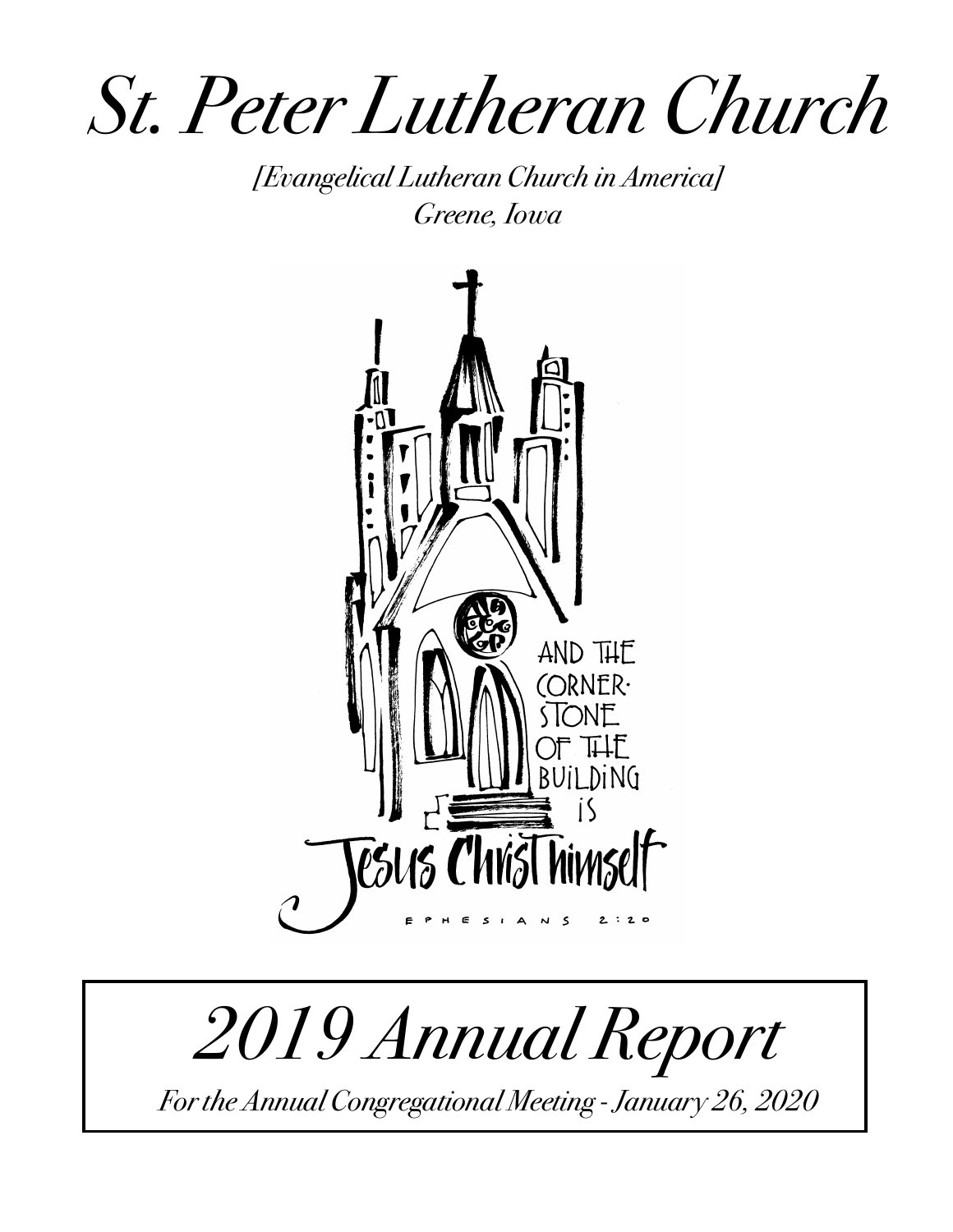# St. Peter Lutheran Church Council

| 2020                    | 2021                     | 2022                  | 2023                 |
|-------------------------|--------------------------|-----------------------|----------------------|
| <b>Delores Adelmund</b> | John Ebensberger         | <b>Clarene Backer</b> | <b>Andrea Gotto</b>  |
| <b>Kelly Hoodjer</b>    | <b>Carrie Eiklenborg</b> | <b>Esther Backer</b>  | <b>Kelly Hoodjer</b> |
| <b>Jan Osier</b>        | Keith Hyman              | David Crow            | <b>Jan Osier</b>     |
| <b>June Vogelman</b>    | Erin Mulder              | <b>Chuck Thompson</b> | ??                   |
|                         |                          |                       |                      |

We are especially grateful to those whose terms are ending: Delores Adelmund and June Vogelman. Thank you for your faithful, dedicated service!

#### Annual Meeting Agenda

- **1. Worship is the Opening Devotions**
- **2. Nominating Committee Report**
- **3. Council Elections**
- **4. Proposed Budget**
- **5. Secretary's Report\***
- **6. Pastor's Report\***
- **7. Treasurer's Report\***
- **8. President's Report\***
- **9. Committee Reports\***
- **10. Organizations Reports\***
- **11. Benediction**
- **12. Adjournment**

\* Will only be referred to during the Annual Meeting if there are questions or comments from the congregation.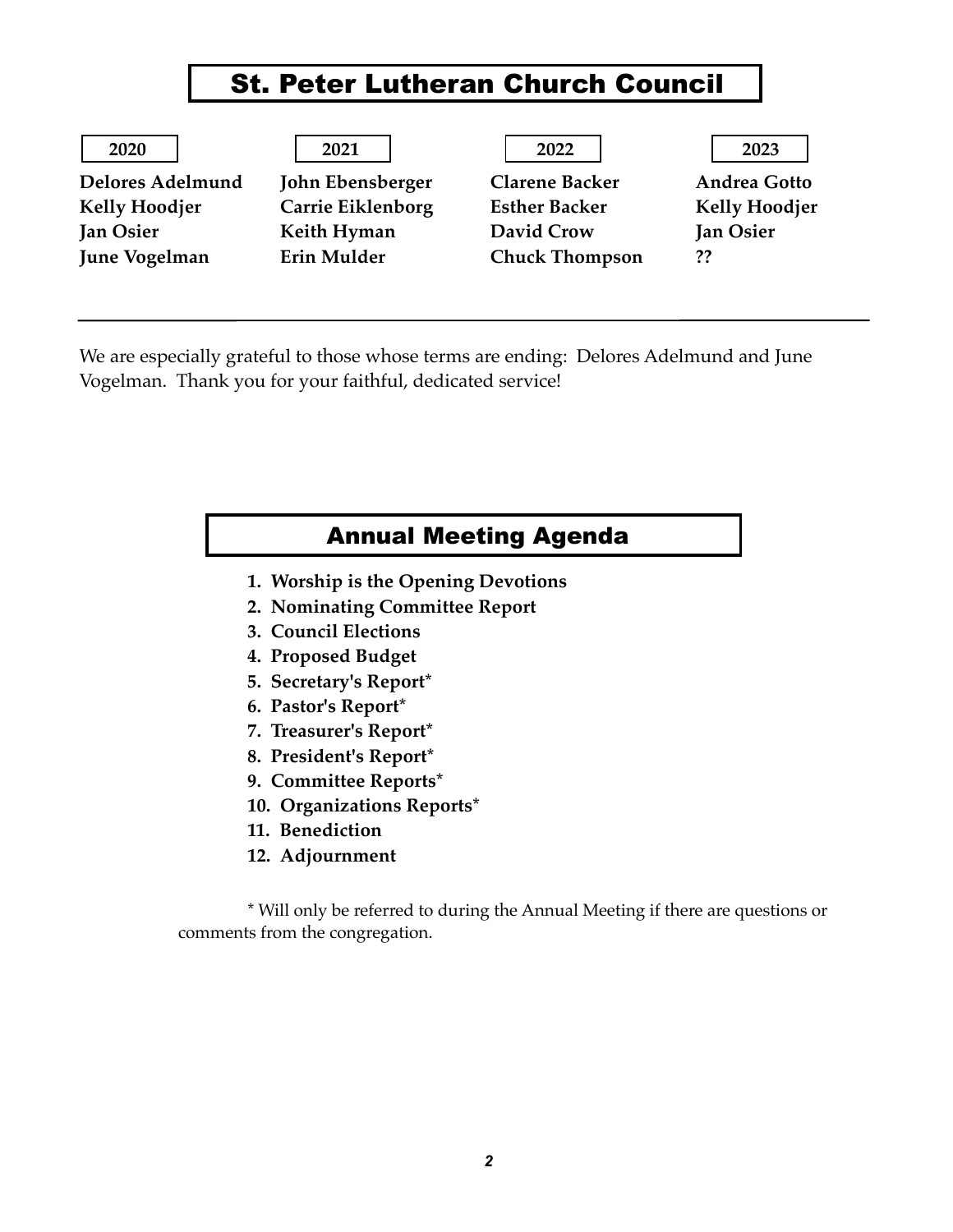# Table of Contents

| Christian Education and Youth Workpage 13         |  |
|---------------------------------------------------|--|
|                                                   |  |
|                                                   |  |
| Junior High Ministry Treasurer's Reportpage 18    |  |
|                                                   |  |
|                                                   |  |
|                                                   |  |
| Luther League Trip Treasurer's Reportpage 16      |  |
|                                                   |  |
|                                                   |  |
|                                                   |  |
|                                                   |  |
|                                                   |  |
|                                                   |  |
|                                                   |  |
|                                                   |  |
|                                                   |  |
|                                                   |  |
|                                                   |  |
|                                                   |  |
|                                                   |  |
|                                                   |  |
| W.E.L.C.A. Prayer Shawl/Baptismal Blanketspage 24 |  |
|                                                   |  |
|                                                   |  |
|                                                   |  |
|                                                   |  |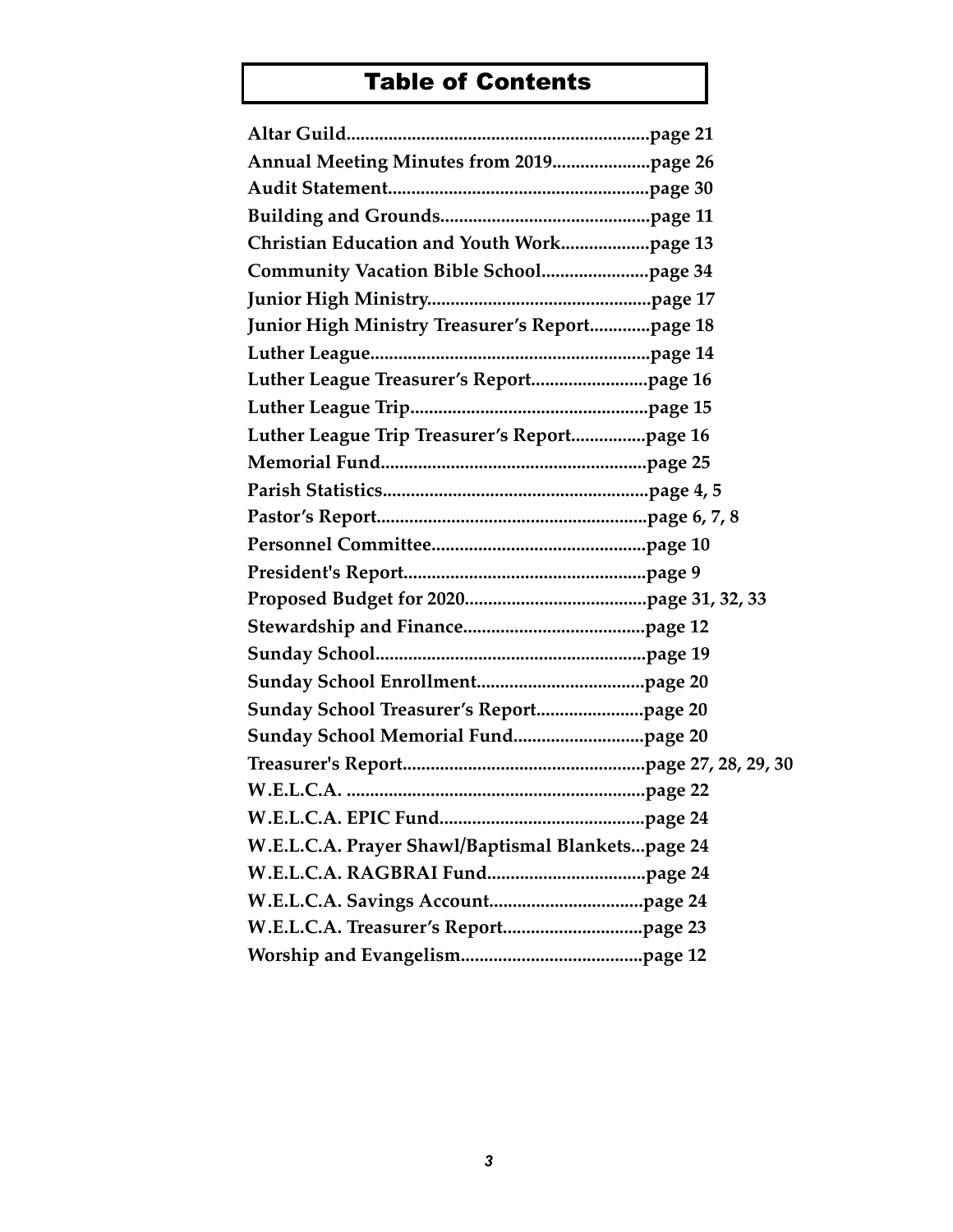# Parish Report

|                                                          | <b>Baptized</b> | <b>Confirmed</b> |
|----------------------------------------------------------|-----------------|------------------|
| Membership as of December 31, 2018 - - - - - - - - - - - | 755             | 648              |
| <b>Members received during 2019</b>                      |                 |                  |
| By Baptism: children (15 years & younger)                | 4               | 0                |
| By Baptism: adults (16 years & older)                    | 0               | $\mathbf{0}$     |
| By affirmation of faith                                  | 0               |                  |
| By transfer from ELCA congregations                      |                 |                  |
| By transfer from other Lutheran congregation             |                 |                  |
| From non-Lutheran congregations                          | 0               | 0                |
| <b>Statistical adjustment</b>                            | 0               | 0                |
| Total members received during 2019                       | 5               |                  |
| Baptized members confirmed during 2019                   |                 | 4                |
|                                                          | 760             | 653              |
| <b>Members removed during 2019</b>                       |                 |                  |
| By death                                                 | 10              | 10               |
| By transfer to other ELCA congregations                  | 8               | 4                |
| By transfer to other Lutheran congregations              | 0               | 0                |
| To non-Lutheran congregations                            | 3               |                  |
| <b>Statistical Adjustment</b>                            |                 |                  |
| Total members removed during 2019                        | 22              | 16               |
| Membership as of December 31, 2019 - - - - - - - - - - - | 738             | 637              |

#### **2019 Report**

**342 members communed at least once during the year. (2018 - 343)**

**87 communion services were held with a total of 4,010 communing. (2018 - 81 services - 3,604)**

**178 private communions were given during the year to the ill & shut-ins. (2018 - 132)**

**Average attendance at Saturday night Worship was 40. (2018 - 43)**

**Average attendance at Sunday Worship was 43.** 

**Average attendance at Praise Worship was 49. (2018 - 40)** 

**Average weekly worship attendance was 114. (2018 - 117)** 

**Average attendance at midweek worship was 56. (2018 - 60)**

**Christmas Eve attendance - 209. (2018 - 262)**

**Christmas Day attendance - 36. (2018 - 25)**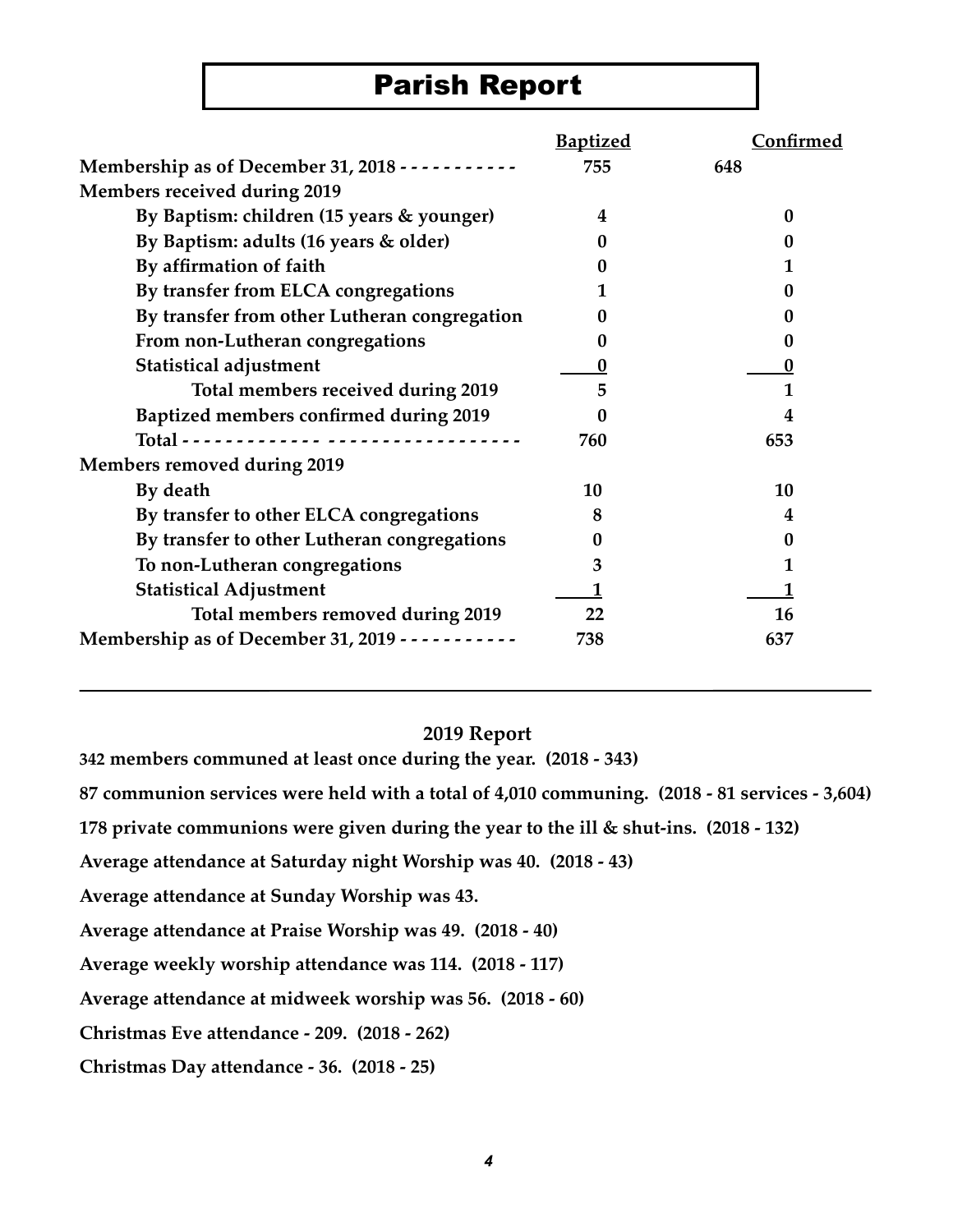# Parish Report

Brantley Alan Grimm **Kale Mulder Communist Communist Communist Communist Communist Communist Communist Communist Communist Communist Communist Communist Communist Communist Communist Communist Communist Communist Communi** 

#### **BAPTISMS FIRST COMMUNION CONFIRMATIONS**

**Ryland Pitzenberger Samuel Stirling**

**Levi Les Zimmerman Laney Brinkman Owen Willis Almelien Blair Laurel Shultz Hayden Freesemann Colton Scott Chisholm Gabriel Lukas Spratt Sawyer Hanson Elizabeth Drew Mathers**

#### **NEW MEMBERS MARRIAGES DEATHS**

**Carly Steere none Thomas James Spratt Mitchell Hoyt Nordmeyer Gerald Edward Wagner Caroline Martha Rohwedder Shirley Mae Schroeder Kathryn Mae Cassmann Fredrick John Hawker Larry Raymond Butzlaff Frederick William Nordmeyer Robert Rudolf Nordmeyer James H. Fesenmeyer**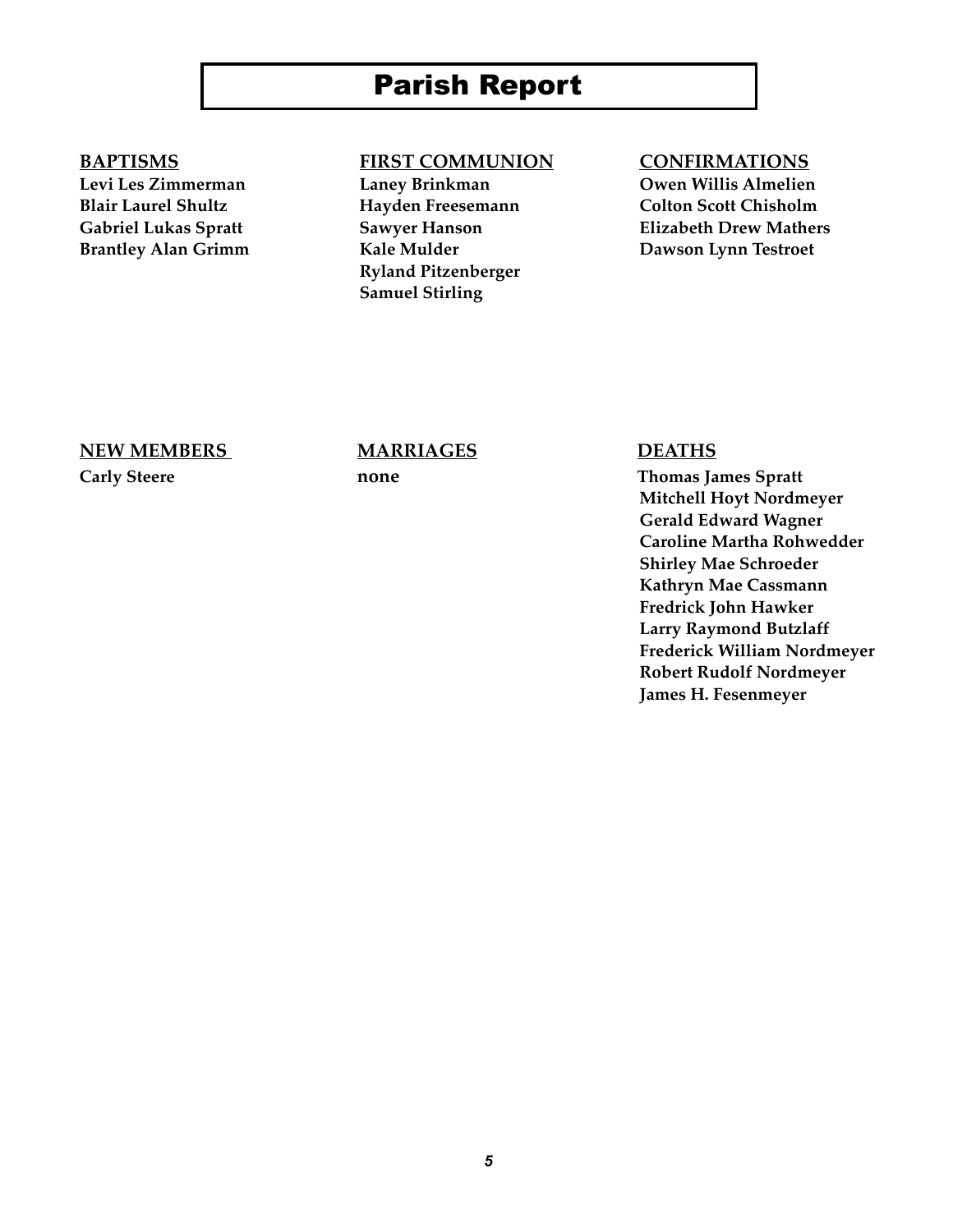# Pastor Daniel Flucke's Report

# **2020 Vision**

*Where there is no vision, the people perish. - Proverbs 29:18a (KJV)*

As we enter a new decade, the opportunity to frame this year's annual report in terms of 20/20 vision is too perfect to pass up. Vision and seeing are common themes in the Bible. The purpose of an annual report is to help us as a congregation see what God has been up to among and through us in the past year, and to help us discern where God is calling us in the next year.

As Christians, we see the world through the lens of faith. We know God has created the world and all that exists. We recognize God has trusted creation to us to care for and steward. We believe every person we meet has been made in the image of God and is someone Jesus sees as worth dying for. Looking at the world through that lens shapes how we live as Christians. It influences how we spend our time, energy, and resources. In a world so often polarized by politics and fear, God is calling us to take a different perspective, to live differently, to be the Church, the Body of Christ.

So as a congregation entering the year 2020, what is God calling us to do? Where is God leading us? Our mission statement can be a helpful tool as we seek to discern God's vision for St. Peter Lutheran Church.

#### **St. Peter Lutheran Church WELCOMES people into a relationship with Jesus Christ and His Church.**

How are we doing at welcoming our neighbors into our congregation to hear the good news of Jesus? One of our most effective outreaches continues to be children's programs. This is the avenue through which most newcomers first encounter St. Peter. Ministries like Vacation Bible School, Sunday School, the Christmas Program, and the new Breakout program this year are meeting needs in our community and teaching children about Jesus. Thank you to all the teachers and helpers who give of their time to make these ministries happen!

Some of our other big community events this year included a Sunday morning concert from Christian gospel group *New Legacy Project* for the second year in a row, hosting the 50th annual Christmas Cantata from the Greene Community Chorus, Worship in the Park, and the Luther League's Texas BBQ fundraiser. Thank you to WELCA for organizing events like the annual Country Time festival and this year's family day at The W in Waverly to provide excellent points of contact for people not connected to our congregation!

Even hosting people for funerals and the meals that accompany them is a wonderful way of welcoming. It's a truly beautiful thing to see our community come together to support and feed people in their times of grief. If you've ever helped with a funeral meal by serving or providing food, thank you!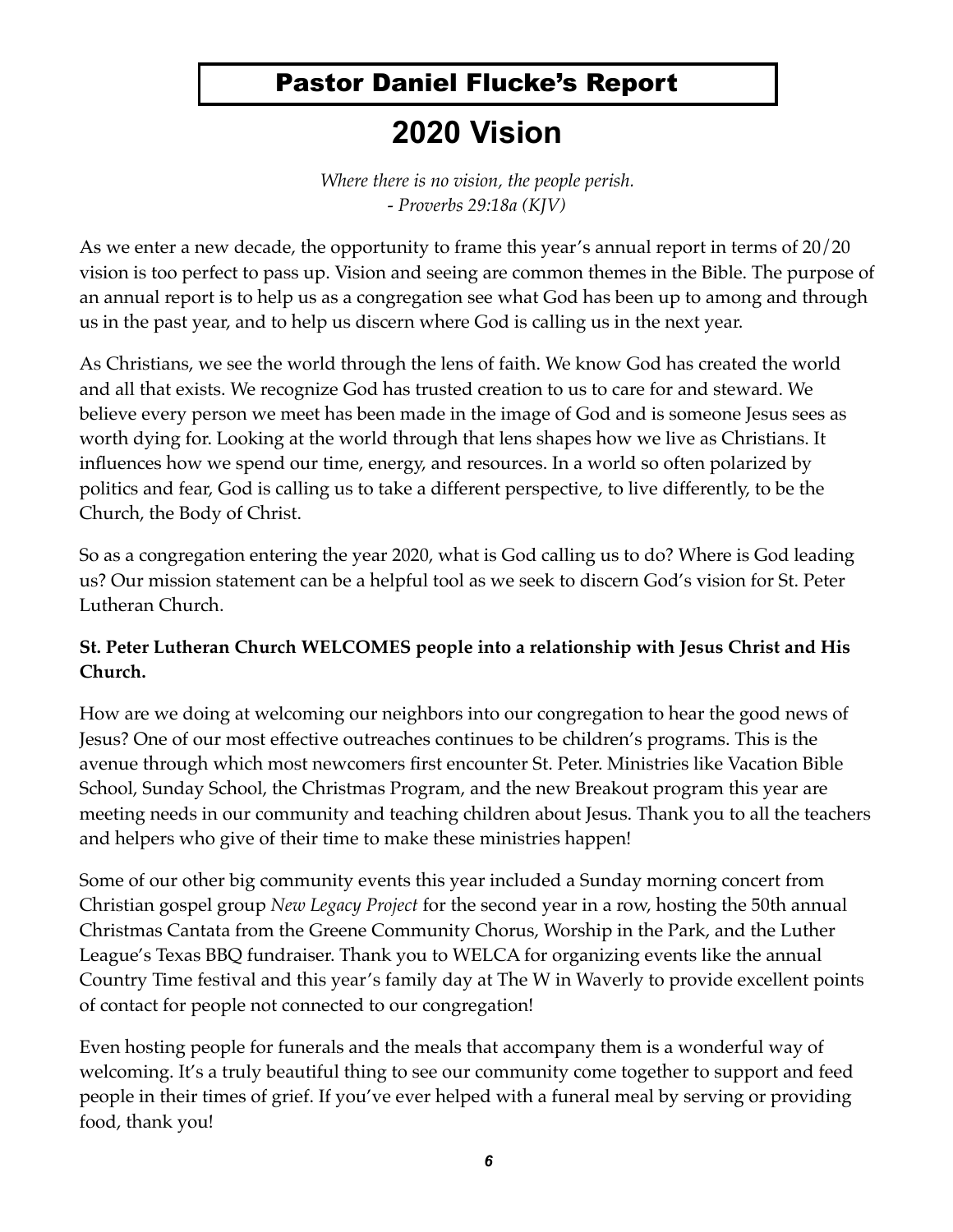Welcoming newcomers is a calling for all of us in the congregation. When you see someone in worship whom you don't recognize or haven't seen for a while, make a point to go up and greet them. Let them know their presence is appreciated. During fellowship time (and a huge thank you to everyone who has helped with fellowship refreshments this year!), look for people sitting off to the side. Use that time as an opportunity to support and lift up each other.

Looking forward, I continue to believe welcoming and hospitality are essential priorities for a healthy congregation. At the same time, I wonder: What would it look like to move from welcoming to inviting? I've caught myself sometimes assuming everyone in town has a church home—that's simply not true. Even in our small town, many of our neighbors are not connected to a church. If we believe a relationship with Jesus is important for us (and if we don't believe that, what are we doing here?), then we also believe it's important for everyone else.

Who is the Holy Spirit calling you to invite to church? What will you do this year to welcome people into a relationship with Jesus Christ and His Church? Ask God to give you the vision to see who needs an invitation from you.

#### **St. Peter Lutheran Church EQUIPS people with a faith that works in daily life.**

All of us are called to grow in faith. Being a Christian is not a one-time thing; it's an identity as God's child that we keep living into throughout our entire lives. The primary way we grow in faith is through regular worship. When you show up and hear the good news of the Gospel week after week, it shapes the way you see the world. Thank you to our musicians and the 100+ worship servants who make our services happen each week!

As I wrote last year, my biggest concern for our congregation is the steady decline in worship attendance that has been going on here for the last quarter-century. Worship is what grounds our identity. If we're not regularly gathering to praise God, hear the good news, and be fed at the Lord's table, where will we get the strength to continue growing in faith and serving our neighbors? We have a substantial number of people involved in various ministries of our church who do not regularly participate in worship. How can we encourage each other to make worship a regular priority? And how can worship better meet the needs felt by those not yet present?

Currently, we continue to offer three worship services each weekend during the school year, and two during the summer. Over the next year, it might be time for some difficult questions about whether that's sustainable. Our variety of worship styles is both a blessing and a challenge. It's a blessing because we do have different styles and people worship in different ways. But it can also be a significant challenge for our congregation if the styles divide us and stop us from worshipping together as a community. This will be an area to think about this year.

Of course, worship is not the only way we are equipped to grow in faith. Adult studies, youth ministries, retreats at Camp Ewalu and Riverside Lutheran Bible Camp, even fellowship and service groups like the quilters and prayer shawl makers bring people together and give space for the Holy Spirit to teach us.

This year, I encourage you to find an avenue to get involved in some study or group. If you can't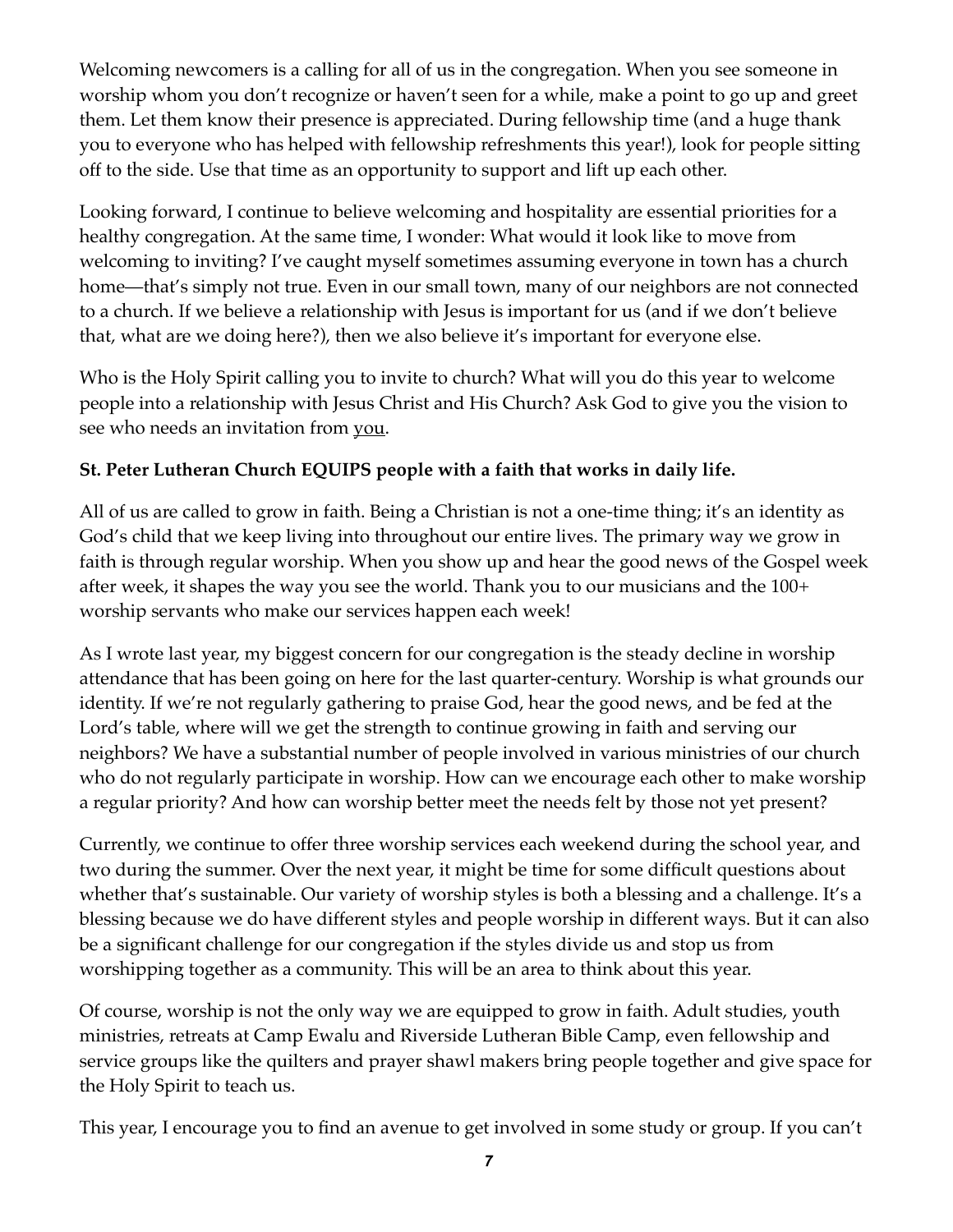find one that fits what you're looking for right now, let's talk—maybe you've spotted an opportunity for us to try something new!

#### **St. Peter Lutheran Church SERVES in the world to make a difference in Jesus' Name.**

The second chapter of James asks what good does faith do if it doesn't lead to action. Our faith in Jesus sets us free to love and serve our neighbors. Each time we worship, we pray for God's kingdom to come. Explaining that petition of the Lord's Prayer, Martin Luther writes, "In fact, God's kingdom comes on its own without our prayer, but we ask in this prayer that it may also come to us." We pray for God's kingdom to become a reality, to make a difference in the way we live as individuals and as a congregation.

I believe generously loving and serving our neighbors continues to be a strength of our congregation. In 2019, over \$35,000 was given away through our congregation to ministries and projects beyond ourselves. What an amazing witness! We sent a mission team of 22 people to Houston. We provided Christmas gifts for 17 local children, and 45 towel bundles for children at Lutheran Services of Iowa's Bremwood campus. We welcomed our missionary Mary Beth Oyebade to report on the work she does in Nigeria on our behalf. We assembled flood buckets, packed meals, gathered school kit supplies, sewed quilts, supported outdoor ministry, and so much more! It's so much fun to be a part of the work God is doing through this church!

Remember also that St. Peter Lutheran Church's giving and service in the world in Jesus' name is not limited to what shows up in annual reports and budgets—far from it! The Church is not the building or the institution; the Church is the people living and serving in the world. God's work in the world happens through God's people choosing to care about our neighbors, choosing to work for peace and justice, choosing to proclaim the goodness of God's kingdom through the way we live and act. Thank you to each one of you for living out your faith in the world!

Together, may we continue to discern where God is calling us to serve in the future. What causes are we excited about supporting? How can we continue to make a positive impact across the world and here at home in Greene?

As you peruse the annual reports from the various ministries of our congregation, may God open your eyes to see the world through the lens of faith. May you notice the good that is happening, and may your vision be clear enough to discern where there are opportunities for growth.

One final word on vision: We don't need to have it all figured out! Remember, the Holy Spirit is leading. As the American Optometric Association reminds us, "Having 20/20 vision does not necessarily mean you have perfect vision. 20/20 vision only indicates the sharpness or clarity of vision at a distance."

Thank you finally to our faithful, dedicated staff: Robin, Christin, Erin, Kris, Gale, and Holly, and thanks to YOU for your partnership in ministry! It's a joy and privilege to get to see and be a part of what God is doing in this congregation!

Your servant in Christ Jesus, *Pas*!*r Daniel Flucke*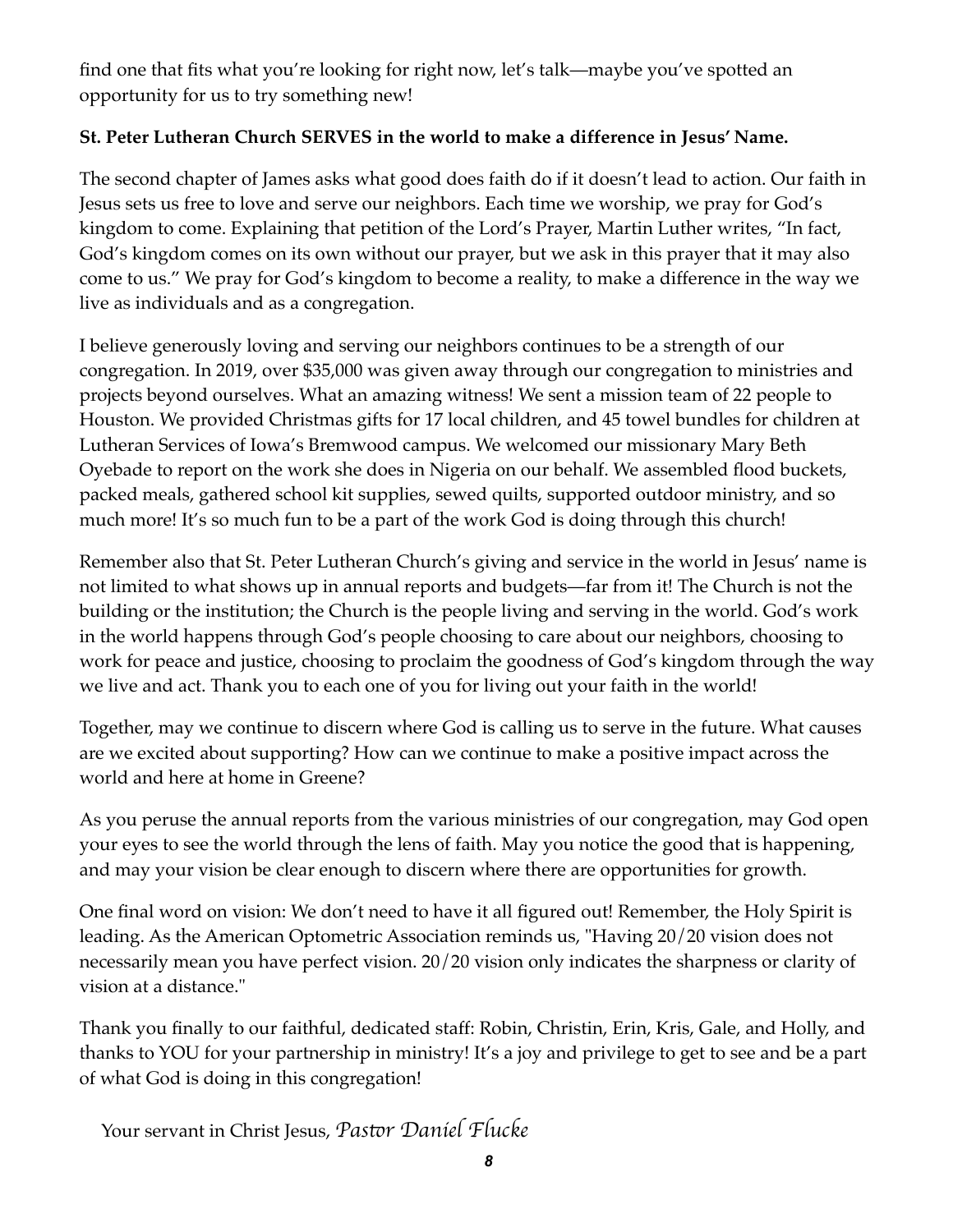# President's Report

This year's council had the pleasure of only having 1 major construction project. The fixing of the roof leak tied in nicely with all the work needed on the steeples. We had debated awhile about painting verses the permanent fix, and I hope everyone is as pleased as I am with it. Thanks to a couple very talented members of our congregation tackling the repairs to the old elevator, I didn't have to stand in front of you asking for your permission to spend money. For that I'm incredibly grateful.

We also implemented some new procedures, dealt with the monthly business of the church and worked with all the groups in the church to ensure the various ministries needs are met as best we can.

In the coming year we look to continue the same trend, and hopefully not have any large-scale projects to take on. We'll also welcome new members and say thank you to those coming off.

On a personal note, I want to thank everyone for your support of the past years. While I'm seeking nomination to remain on council, I will not be seeking re-election as president. I think it's time for someone else to the pleasure of serving the congregation in that position.

In Christ,

Kelly Hoodjer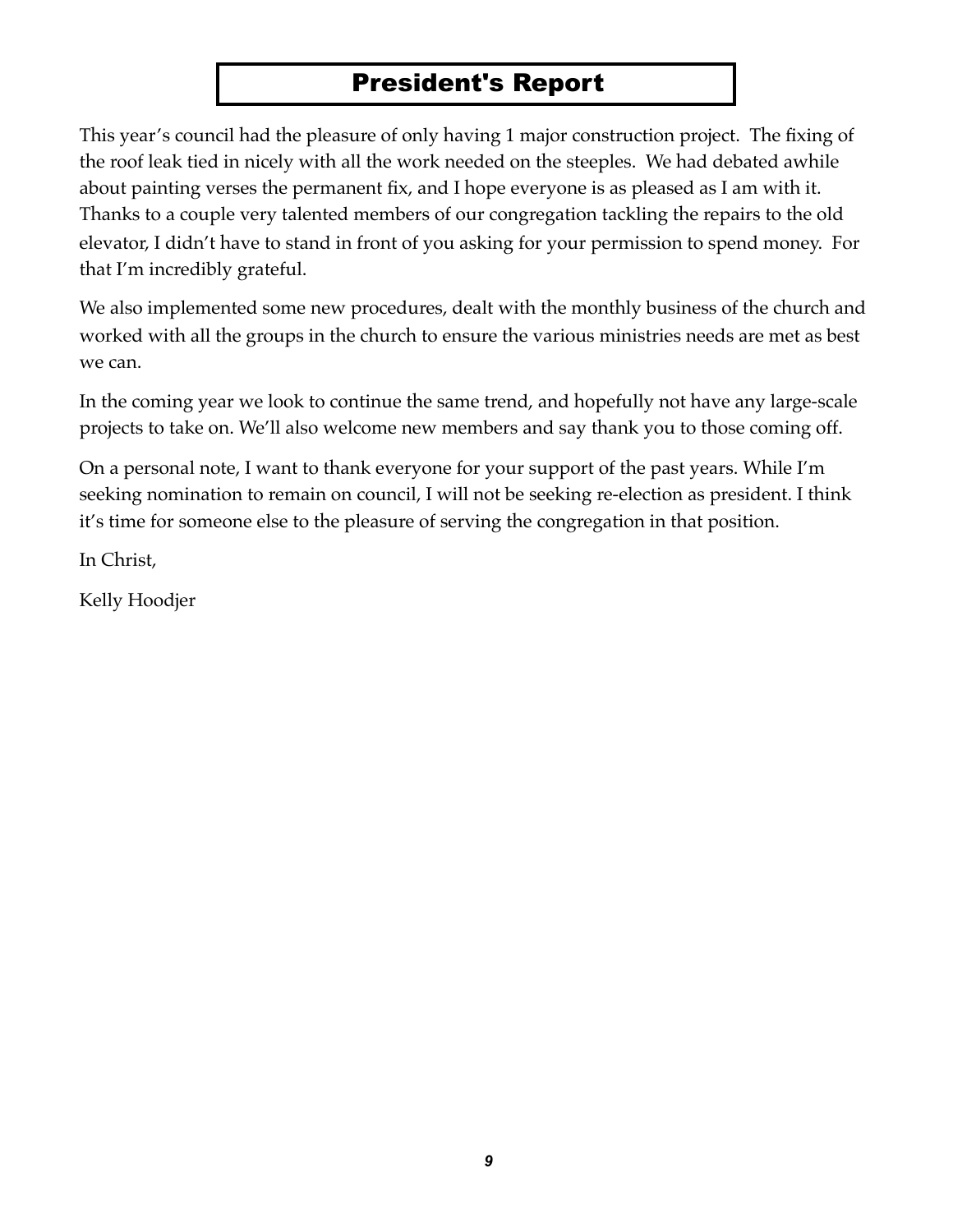### Personnel Committee

Committee Members: Erin Mulder (Chair) '21, John Ebensberger '21, Jeff Dralle '20, Deanne Martzahn '22, John Backer '22

The personnel committee was formed in mid-June '19 at the request of the Council. The committee is made up of two Church Council representatives and three congregation members. Pastor Flucke and the Church Council President are members of the committee per their call or job description. There is an opening for a new congregational member to fill Jeff Dralle's expiring term.

The personnel committee has met the following times over the last year:

06/04/19 07/28/19 08/25/19

- 09/29/19
- 10/20/19
- 12/08/19

Pastor Brackett (Assistant to the Bishop) attended our initial meeting on 06/04/19 to advise the committee of the purpose and strategy for establishing a Personnel Committee. The Personnel Committee drafted a charter which was approved by the Church Council.

The Personnel Committee met with each employee of the church on 08/25/19. Job descriptions were reviewed and updated to reflect current job expectations.

The Personnel Committee created a Parental Leave Policy. This includes leave for maternity, paternity, and adoption. The Personnel Committee created an employee evaluation form. The evaluation form is currently being used to complete annual evaluations for employees at St. Peter Lutheran Church. Both approved by the Council

The Personnel Committee plans to meet quarterly in the next year. The committee goals for next year are to support the continued Ministries of the church, improve working relationships among employees, and to create a handbook for church policies.

The Personnel Committee has been responsible to improve policies and needs for employees in our church. We are very fortunate to have the individuals on staff at St. Peter Lutheran Church to lead us in our journey with Christ. Thank you to those serving on the Personnel Committee for all your hard work. Thank you to the congregation, staff, and Church Council for your leadership, guidance, and commitment to St. Peter Lutheran Church.

Blessings, Erin Mulder, Personnel Committee Chair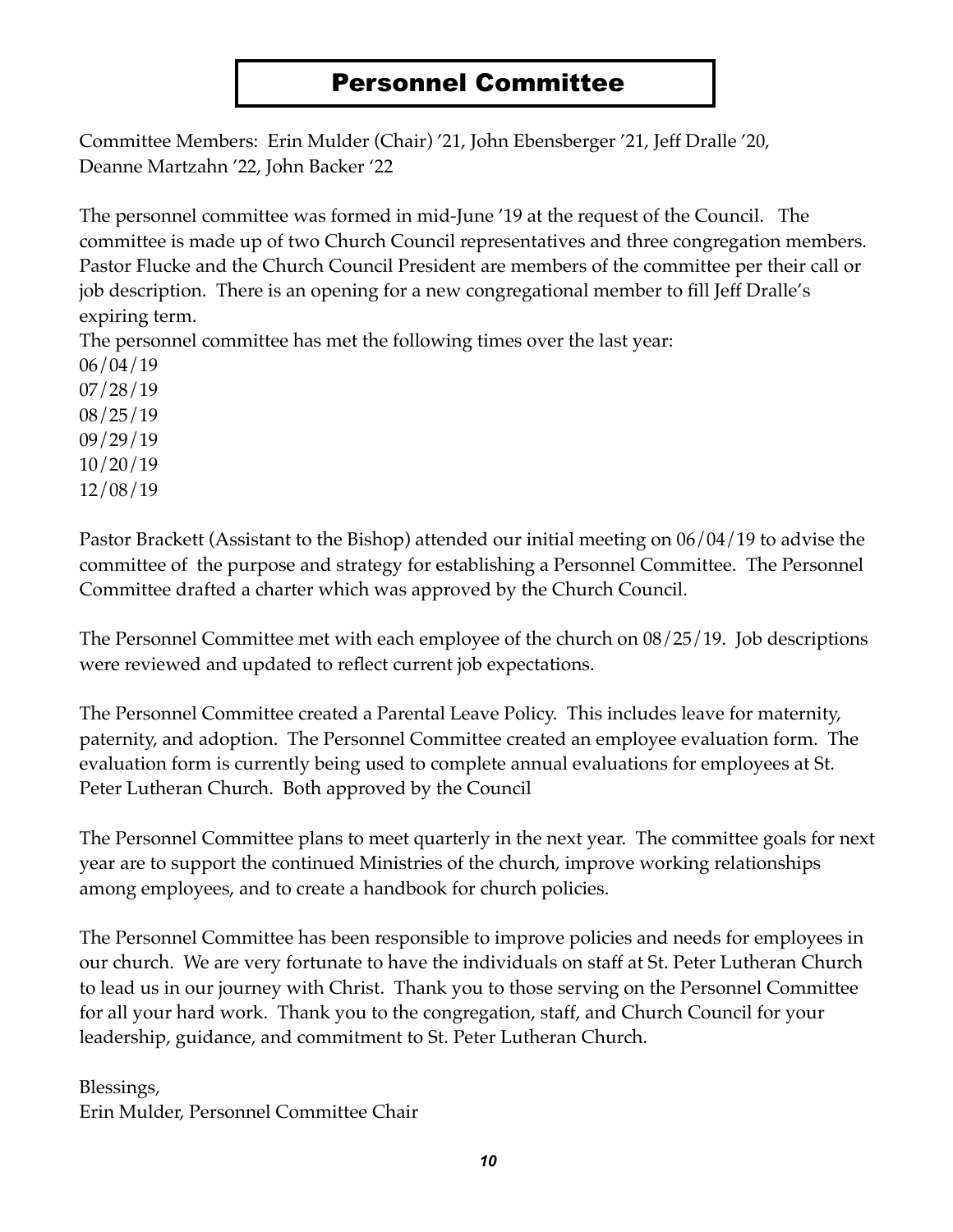# Building and Grounds Committee

This past year, we had some unexpected, big expense items occur with the church facility. Our steeple roof developed a leak and it was going to be unavoidable to ignore. With that, the vents in the steeple have been in dire need of paint. We were able to find a company that was able to address both issues and the congregation voted to move forward with the repair. A month or so after the steeple was repaired, our platform lift to the sanctuary had some internal parts break. The repair options were expensive. With the determination and tech know-how of Gary Schmidt and John Backer, we were able to attain a fix without hitting our financial breaking point. Many thanks to those two individuals and the others that offered muscle to help out.

We would also like to recognize Rich Adelmund for donating gravel to our parking lot in back. Grading and adding gravel to our parking lot is something we must do occasionally. Thank you Rich!

We replaced a dehumidifier in the new basement and also the church lawnmower, as both those items either stopped working or the cost to repair was too great.

As a committee, we try to meet up for work days to handle some of the smaller items around the church. Some of those items included throughout the year: removing a tree in front of the parsonage, raking leaves, waxing the floors in the kitchen and old basement, and replacing lightbulbs randomly.

Building and Grounds accepted responsibility for all items and issues regarding the church parsonage, including annual inspections and costs for items in need of repair inside the house.

For the coming year, we will be looking at addressing the exterior window trim on the parsonage, whether it be with paint or covered in aluminum. We will be working on hanging our stained glass window that was part of the original church. With those items, we will continue to organize more work days as well as work closer with our custodial staff to keep the facility looking good.

Keith Hyman, Building & Grounds Chairman Committee members: David Crow, June Vogelman, John Barth, Gary Schmidt, Roland Martzahn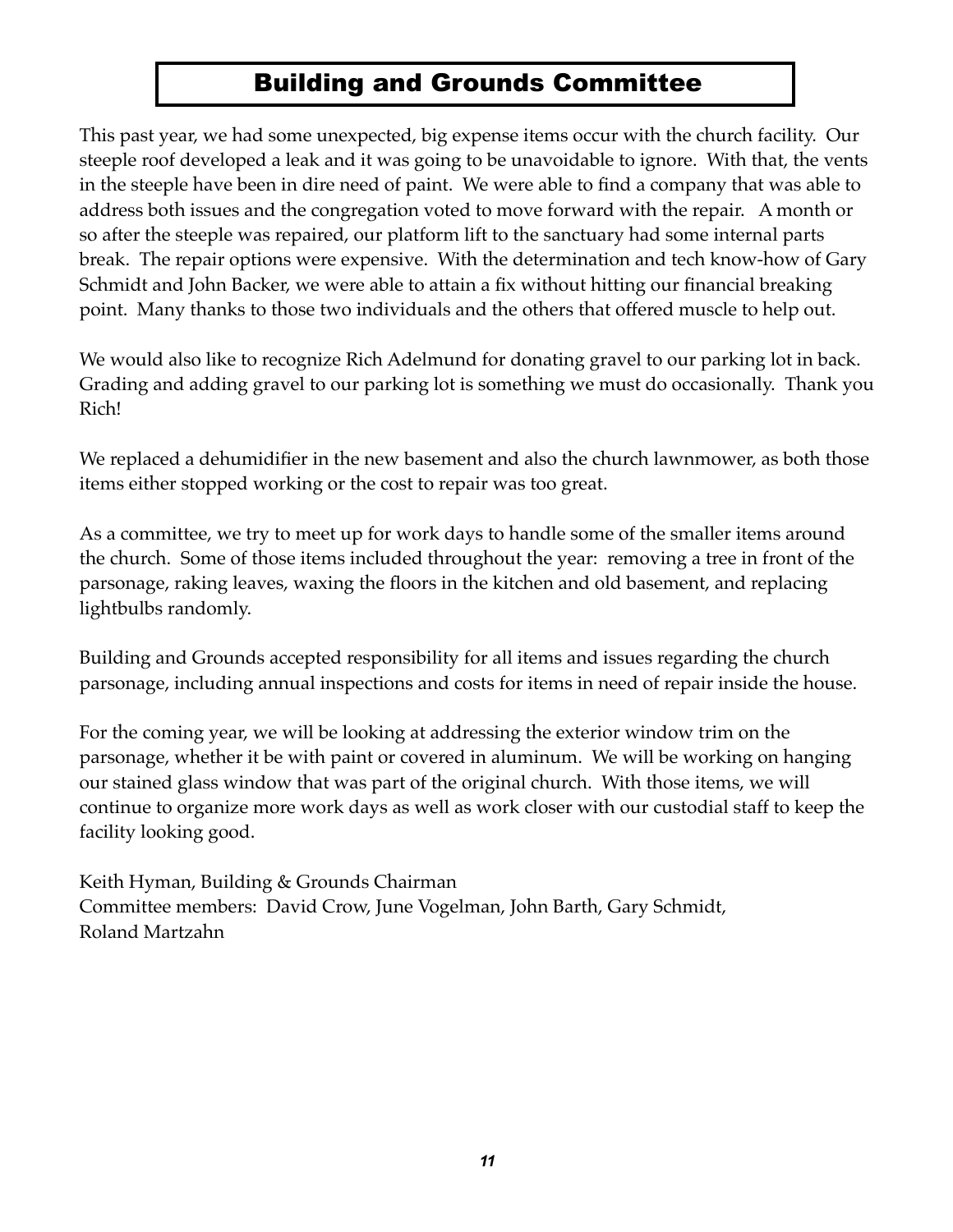### Stewardship and Finance Committee

This year the stewardship committee enjoyed fulfilling our role of making suggestions of where we would like to see gifts designated, and special offerings sent. We took an active role in the designation of the Thrivent Giving funds, as well as setting the budget for 2020.

In the coming year, we look to have another campaign to keep our members excited about seeing what their giving does both in and outside of our church! If you have any interest in being involved with Stewardship, please consider joining our group.

Blessings! Kelly Hoodjer

# Worship and Evangelism Committee

The Worship and Evangelism Committee meets monthly to select and coordinate music and hymns for the various church services. Current committee members include Pastor Daniel Flucke, Delores Adelmund, Esther Backer, Mary Brinkman, John Ebensberger, Kay Muhlenbruck, Sandi Ross and Sandra Schuknecht.

Any changes that need to be made in the scheduling of church services are reviewed by the committee before being presented to the church council for approval. Every attempt is made to consider the impact of any changes on the various congregation members before the changes are recommended. The past year has presented a number of challenges in this regard.

Our committee has been discussing ways to not only invite new members to our church but more importantly to bring back members who have become inactive in church activities and services. This is a difficult task and we would welcome any and all ideas.

Average attendance at the early Sunday service was 43. At the 11:00 AM service the average attendance was 49. The Saturday night service had a steady attendance with an average of 40 attending. St. Peter has a membership of 738 baptized members and this past year 342 received communion at least once. There were 168 Giving Units, these are the units that have donated and can be tracked. They used a giving envelope, wrote a check, used Vanco, or provided a note.

In 2020 we hope to develop a "New to the Community" welcome package to be distributed to new residents in the area. Other churches will be invited to participate. Any congregation members with an interest are welcome to contact a committee member.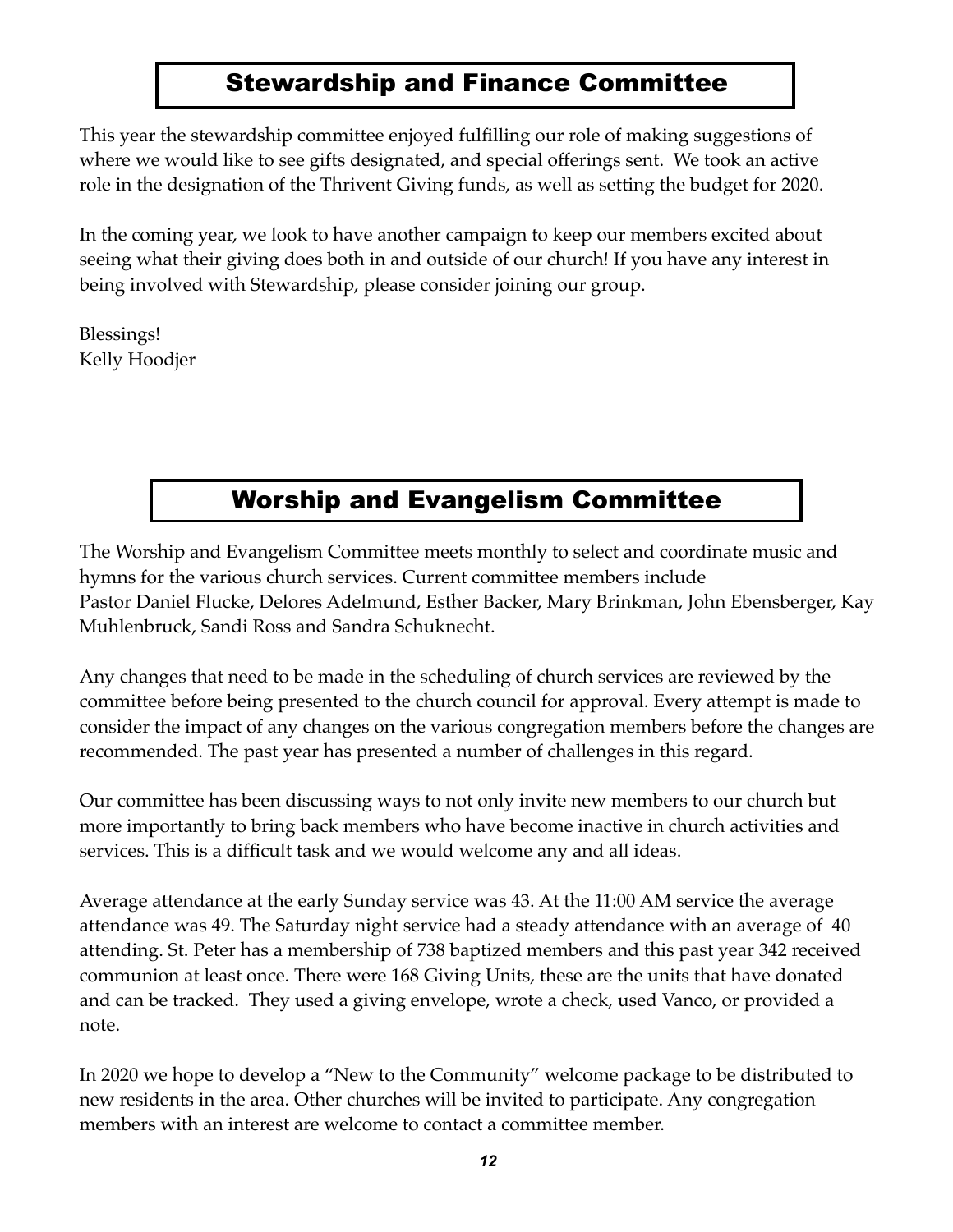# Christian Education and Youth Work Committee

The Christian Education Committee oversees the education and faith development for the members of St. Peter Lutheran Church. While the committee directs much of its attention towards the children's and youth ministries of the congregation, we continue to try and expand our focus and be mindful of ways we can better minister to members of all ages.

We were able to grow our adult education opportunities this year by offering two short, topic-based studies during the Sunday morning education hour. The first was a 6-week study during Lent on different spiritual practices led by Pastor Daniel. Then, to end the year, Michelle Hyman led a video-based study called "Who Needs Christmas?" during the season of Advent. Pastor Daniel also hosted a book study on Embracing the Uncertain on Sunday evenings during Lent. All of these opportunities were reasonably well-attended, and we welcome any input for additional topics or studies to offer in the future.

Another area of emphasis in 2019 was expanding ministry opportunities for our upper elementary students (grades 3-6). In March, Christin took 10 of these students to Camp EWALU in Strawberry Point for an overnight retreat called "Journey Through the Bible." We also started a brand-new summer program for upper elementary kids called "Break Out". This program met on Wednesday afternoons throughout the summer and kids enjoyed a variety of fun activities together including kickball, baking, an afternoon at the park, two fun service projects, and finally, a trip to The Falls Aquatic Center. While attendance varied greatly for this program, everyone agreed it was an overall success, and we look forward to offering it again next summer.

Finally, we enjoyed another very successful year of Vacation Bible School with approximately 90 kids and over 60 amazing adult and youth volunteers participating. This year's theme "All God's Creatures" invited students to think about what it means to be created, protected, and loved as children of God through a fun-filled program of songs, games, crafts, tasty treats, and animal themed service projects.

As we look ahead to 2020, our committee hopes to continue to develop more opportunities for families to grow in faith together. This includes continuing to expand our adult education and upper elementary ministry opportunities, as well as looking for ways to make worship more approachable and engaging for our young families. We ask for your continued support, prayers, and involvement as we strive to help others grow in faith and relationship with God and one another.

In Christ, 

2019 Christian Education Committee (Clarene Backer, Carrie Eiklenborg, Christin Flucke, Erin Mulder, Liz Schroeder, Tanya Yerkes) **Additional Representatives: Sarah Hawker** 

#### **2019 Christian Education Team**

**Youth and Children's Ministry Director** – Christin Flucke

**Cradle Roll** (Currently 11 infant-3 year olds) – Donna Wunsch

**Sunday School Volunteers** (see sub-report for more details)

Teachers: Traci Bartels, Shelby Gallagher, Lyndsie Pitzenberger, Liz Schroeder Helpers: Mary Brinkman, Dixie Hughes, Mandy Schmidt, and additional parents

**Jr. High Ministry Leader** (see sub-report for more details) – Sarah Hawker

**Luther League Leaders** (see sub-report for more details) – Carrie Eiklenborg and Keith Hyman

**Adult Education Facilitators-** Pastor Daniel and Michelle Hyman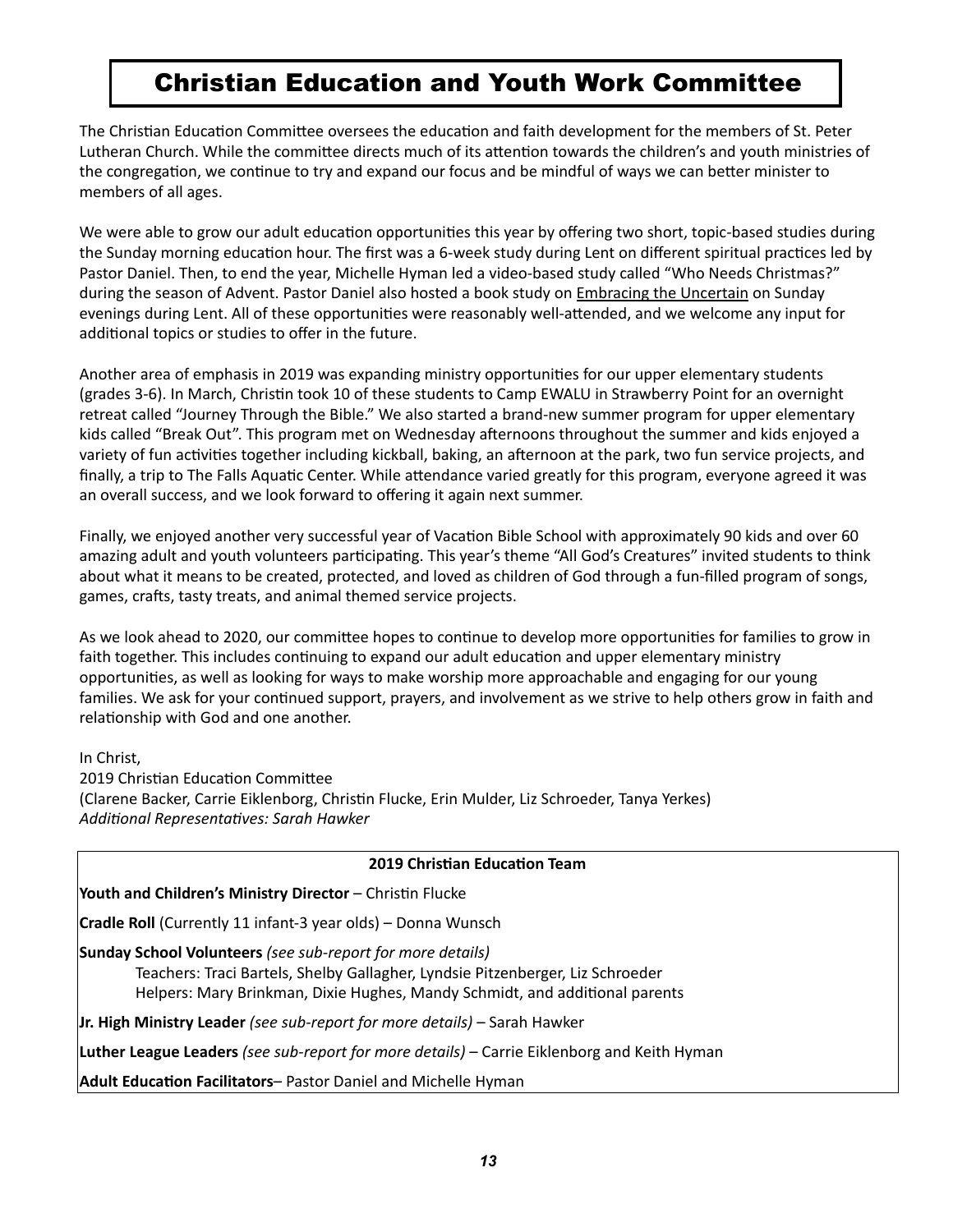#### Luther League

Luther League strives to serve the high school youth of our congregation by providing opportunities for fellowship, faith development, and service. All high school students are welcome and encouraged to participate in Luther League activities, and we ended the year with a group of around 16 fairly regular participants.

Throughout the year, our weekly lesson times focused on a combination of current cultural topics and making connections with the lectionary texts heard in worship in order to think about how these Bible stories and issues of faith and life relate to the high school experience. Beyond the weekly lessons, we enjoyed an evening of skiing and tubing at Seven Oaks in Boone in January, and had a number of different fundraisers for our summer trip to Houston including serving a night at Pizza Ranch in Waverly, hosting mid-week Lenten suppers and Easter brunch, and of course our biggest effort of the year – the Texas BBQ and silent auction event in May, which did incredibly well and helped us more than meet our fundraising goals to make that trip possible!

In June, we sold beverages during River Days and helped clean up the park in the mornings for the Jaycees. That was followed by a busy week of Vacation Bible School, where many of the youth volunteered as helpers, and then our Houston trip team departed for our week-long mission trip (see the "Luther League Summer Trip Report" for more details about our amazing week!) We also enjoyed another back-to-school bonfire at the Hyman house to kick off a new program year and welcome in the new 9<sup>th</sup> graders.

This fall, we kept busy serving as we helped at Country Time, contributed towards the towel bundles for LSI, and cleared our "adopt-a-highway" section of Highway 14. We also celebrated with the four students who got confirmed, went to the haunted house in Rudd together, and enjoyed a couple of fun lessons with the Jr. High students including a morning of silly, Thanksgiving-themed games.

The year ended with a busy couple weeks of decorating the church for Christmas, hosting one of the midweek Advent meals, and assembling and delivering 20 care packages for homebound members of our congregation. In partnership with Sunday School and Jr. High ministries, we also sponsored a total of seven community kids for Christmas through the Greene Food Bank and had fun shopping for those gifts again this year.

As we move into 2020, our goal is to continue to offer meaningful opportunities to help our high school students grow in faith and serve our congregation and community. Thank you to our St. Peter church family for all of your support. Please continue to pray for us as we embark in another great year of ministry together!

In Christ, 

2019 Luther League Leaders – Carrie Eiklenborg, Christin Flucke, and Keith Hyman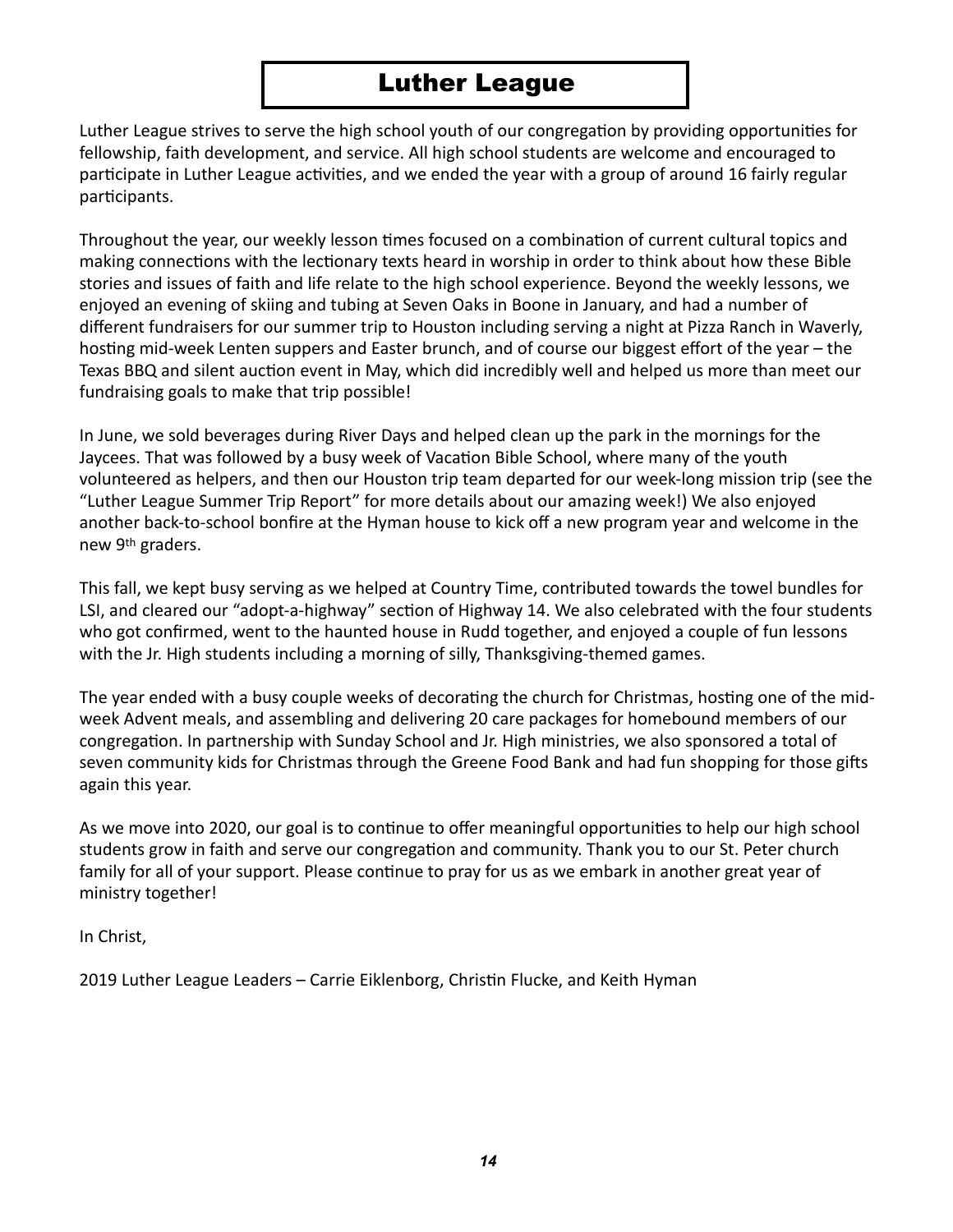# Luther League Trip 2019

Friday, July 19 - Saturday, July 27, 2019 to Houston, Texas

This summer, 18 youth, including 3 students from other congregations, and 4 adults traveled to Houston for an incredible week of service and learning. Our trip was organized through the Center for Student Missions (CSM) who facilitated all our service projects, provided most of our meals, and housed us at a local church.

While in Houston, we were divided up into two different service teams and given the opportunity to volunteer at a variety of local service organizations. We enjoyed playing games with clients at an adult recreational facility called Project 360. One team helped wash laundry and prepare lunch at a homeless day center and had the chance to serve at the largest food bank in the country. The other team sorted medical supplies at Project Cure, which helps provide supplies to developing countries all over the world. Both groups worked together to re-package batteries at an area food bank and helped with some simple home renovation projects.

In between all the service projects, we had lots of opportunities to learn more about Houston. For supper each night, we traveled to a different local, ethnic restaurant to experience the many cultures of this diverse city. We also participated in a driving prayer tour to learn about and lift up the many challenges facing the city, such as homelessness and human trafficking.

Throughout the week, we made time for some additional educational experiences like visiting a Holocaust museum and the Houston Space Center. We also spent Sunday morning of the trip taking in a unique worship experience at Lakewood Church, which is the largest church in the country, and of course, we even snuck in a few "just for fun" adventures including spending an afternoon at the beach to swim in the Gulf of Mexico – a first for many of the participants.

The theme chosen for this year's trip was "Here Am I." This was based off of Isaiah 6:8 which says, "Then I heard the voice of the Lord saying, 'Whom shall I send? And who will go for us?' And I said, 'Here am I, send me!"" We used this verse to help frame our time of service in Houston and our experiences along the way. Each morning included a devotional time where we looked at the call story of a different Biblical character, and every evening included discussion to help process what we were experiencing and share where we saw God calling us to respond, "Here am I, send me!"

This trip was a big undertaking in terms of both logistics and finances. Our group this year was double the size of last few years of trips and was a much longer journey as well. However, throughout the week we witnessed God doing amazing work through all of the people we met and the places we served. It was truly an eye-opening experience for all of our participants, and we are incredibly grateful to this congregation for all of your support in helping make this trip possible! Thank you for investing in our youth and adult leaders to give them the opportunity to experience the church at work in this way. May it be a reminder to all of us to continue to seek out opportunities to answer the call to be God's hands and feet in this world!

- Christin Flucke *(Youth and Children's Ministry Director)* and the 2019 Houston Mission Trip Team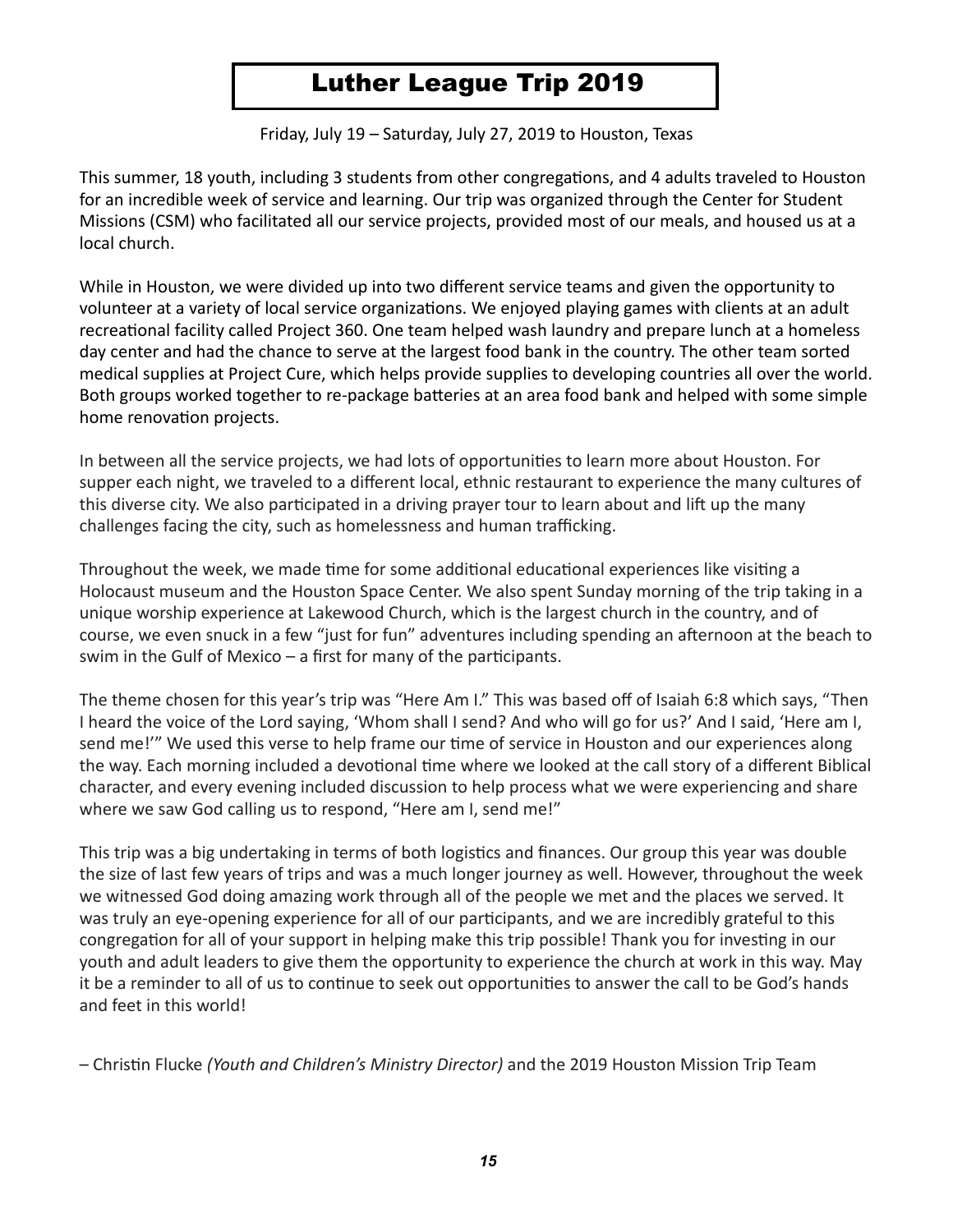# Luther League & Luther League Trip Treasurer's Report

| Beginning Balance as of December 20, 2018\$7,504.57    |  |
|--------------------------------------------------------|--|
|                                                        |  |
|                                                        |  |
|                                                        |  |
|                                                        |  |
|                                                        |  |
|                                                        |  |
|                                                        |  |
|                                                        |  |
| Memorial - Fred Hawker\$200.00                         |  |
|                                                        |  |
|                                                        |  |
|                                                        |  |
| Business Donations\$720.00                             |  |
| Auction Receipts\$6,015.00                             |  |
| Food Donations\$4,155.33                               |  |
|                                                        |  |
|                                                        |  |
|                                                        |  |
|                                                        |  |
|                                                        |  |
|                                                        |  |
| Expenses for Church Meals\$338.01                      |  |
|                                                        |  |
|                                                        |  |
| Houston Summer Trip\$11,985.18                         |  |
|                                                        |  |
|                                                        |  |
|                                                        |  |
| Additional Housing\$1,860.85                           |  |
| Gas/Parking/Tolls\$1,069.29                            |  |
|                                                        |  |
|                                                        |  |
|                                                        |  |
| Participant Deposits(\$1,800.00)                       |  |
| Partner Church Contributions(\$850.00)                 |  |
|                                                        |  |
|                                                        |  |
| End of Year Balance as of December 20, 2019\$10,245.36 |  |
|                                                        |  |
|                                                        |  |
|                                                        |  |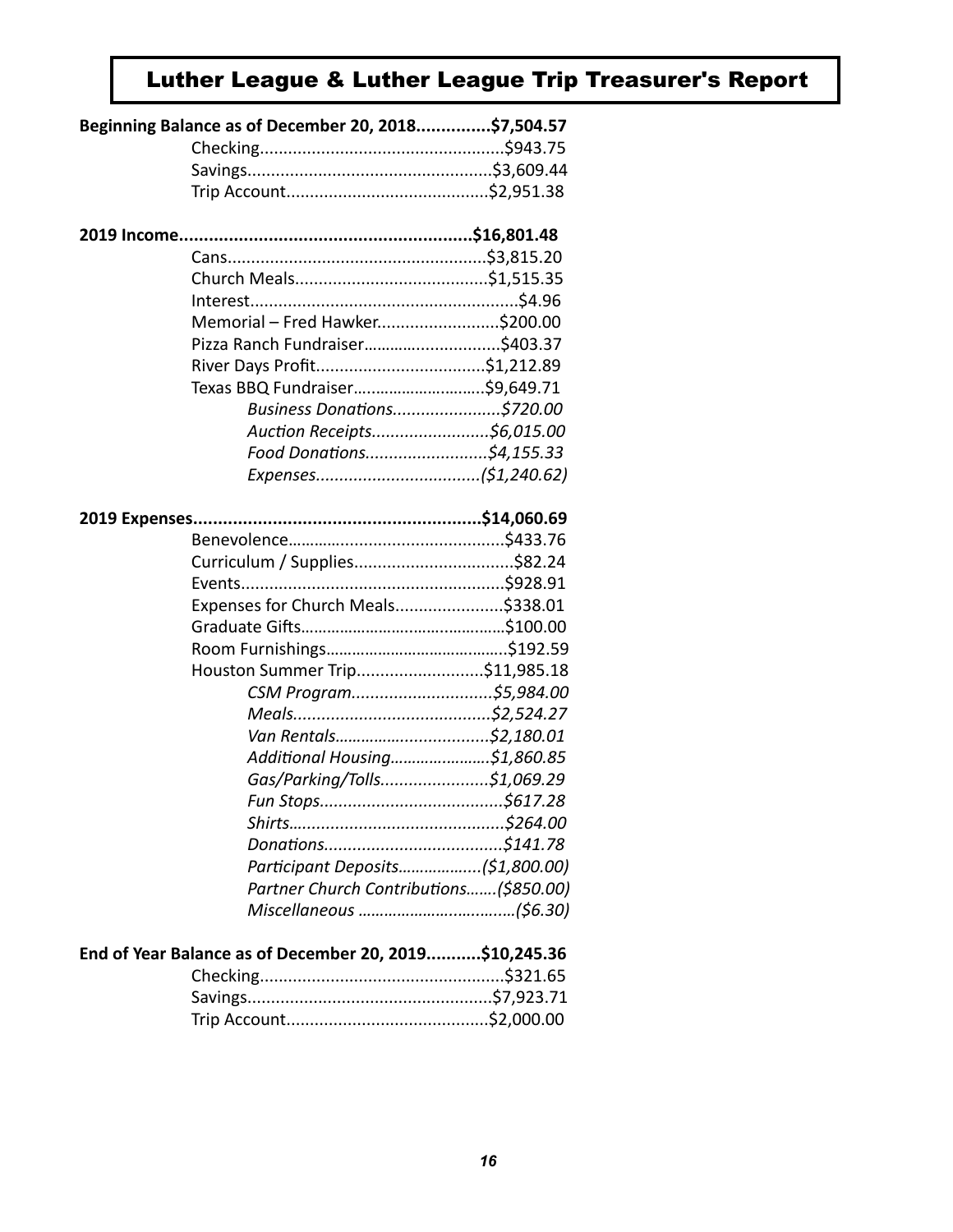### Junior High Ministry

St. Peter's Junior High Ministry works with our  $7<sup>th</sup>$  and  $8<sup>th</sup>$  grade students as they explore the Christian faith and reflect on their own relationship with Christ through weekly confirmation and Sunday school classes. We also strive to model life in Christian community through various fellowship activities and service projects.

For the first half of 2019, we had a wonderful group of nine students. On confirmation Wednesdays, youth spent the semester walking through the New Testament and completing our one-year overview of the Bible. We also enjoyed two offsite educational opportunities as a part of confirmation. The first was to Retz Funeral Home to learn more about funeral practices and the church's role in grief and dying. The second was to the Sons of Jacob Synagogue in Waterloo where we had the opportunity to learn more about the Jewish faith and make connections between many of the Biblical stories we'd been learning about throughout the year. We ended the school year celebrating with a night of pizza and bowling at Freeze Frame, and in July, many of the youth volunteered their time serving as crew leaders for our community VBS as they led the younger children through the various activities.

This fall, we bid farewell to the four students who moved up to high school and welcomed in eight awesome  $7<sup>th</sup>$  graders for a new program year, bringing our total up to 13. This year's confirmation focus is on the elements of Luther's Small Catechism as well as what it means to "live Lutheran". Fall classes were spent discussing the Ten Commandments and the Lord's Prayer, learning about the sacraments of baptism and communion, and watching the movie *Luther* to help students better understand Martin Luther and the events of the Reformation.

Other fall activities included helping with the Country Time festival, packing school kits for Lutheran World Relief, and assembling towel bundles for Lutheran Services in Iowa. We also had great success with the second annual "Trick-or-Treat so Others Can Eat" event on Halloween in which both our Jr. High students and the community Boy Scouts collected food donations for the Greene Food Bank. 10 of the students had a great time at a weekend "Recharge" retreat at Riverside Bible Camp this fall as well.

We ended the year by partnering with Sunday School and Luther League to purchase Christmas gifts for seven community kids through the Greene Food Bank. We also teamed up with Luther League to decorate the church building for Christmas, and organized a Christmas party for the Sunday School kids during the education hour on December 15th.

As we look ahead to 2020, we hope to increase the amount of fellowship events offered for our Jr. High students, in addition to a continued emphasis on faith development and service. We are grateful for your support and ask for your continued prayers for our youth and volunteers as we seek to draw closer to God together!

#### In Christ, 2019 Jr. High Ministry Team - Christin Flucke, Pastor Daniel Flucke, and Sarah Hawker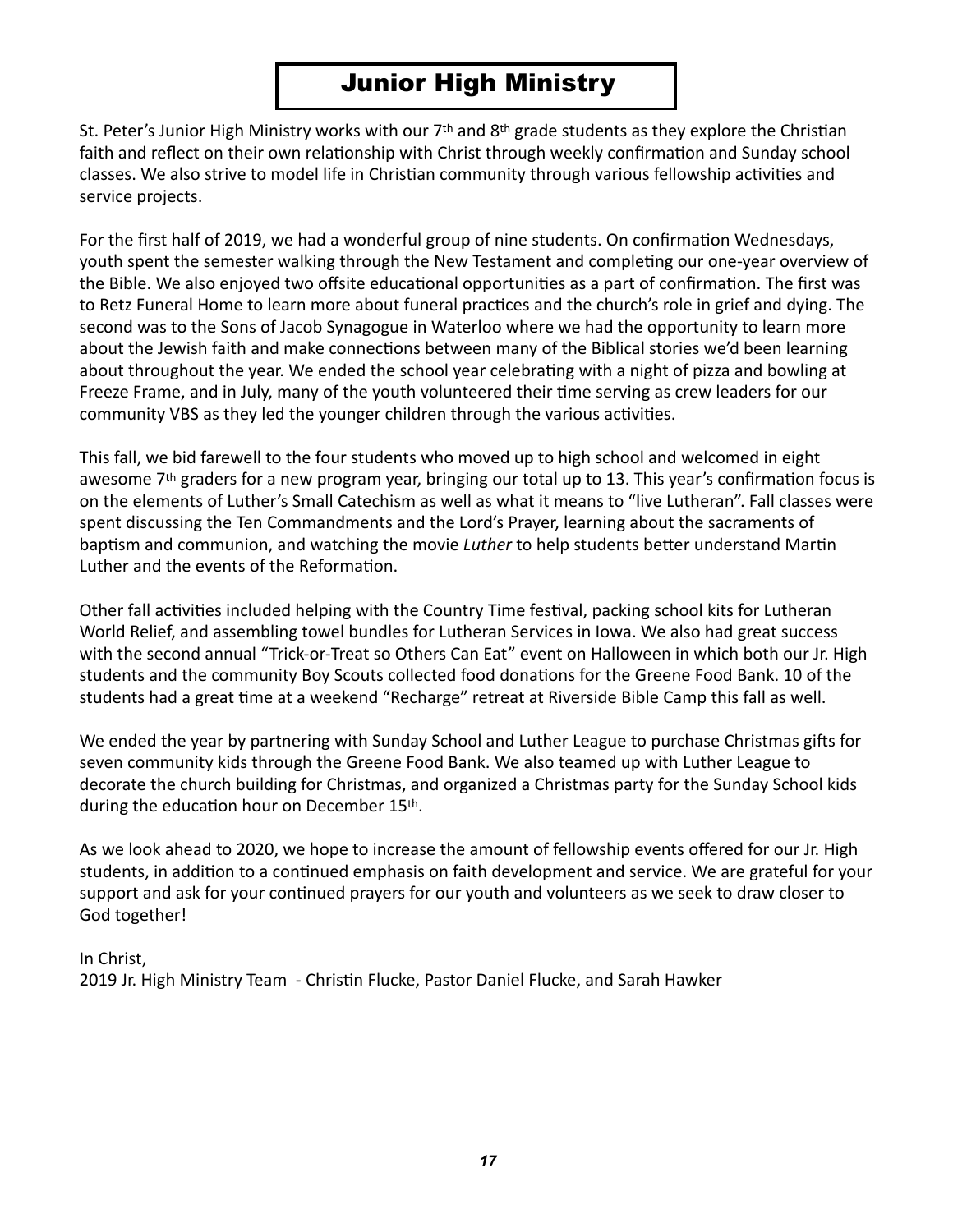# **Junior High Ministry Treasurer's Report**

| Beginning Balance as of December 20, 2018\$1,101.69   |  |
|-------------------------------------------------------|--|
|                                                       |  |
|                                                       |  |
|                                                       |  |
|                                                       |  |
|                                                       |  |
|                                                       |  |
|                                                       |  |
|                                                       |  |
|                                                       |  |
|                                                       |  |
| End of Year Balance as of December 20, 2019\$1,131.31 |  |
|                                                       |  |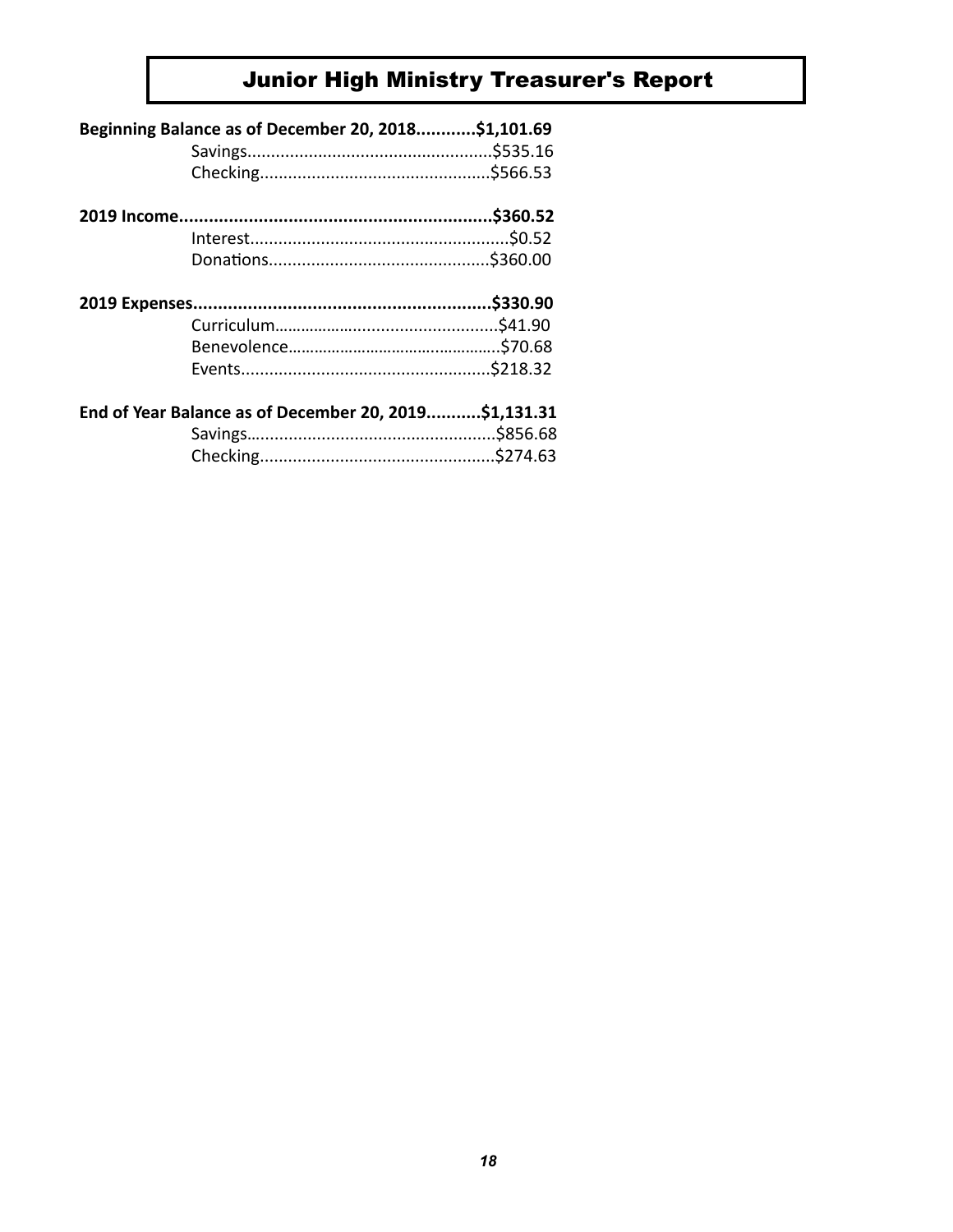#### Sunday School

The St. Peter Lutheran Sunday School program provides weekly Christian education to all children in nursery  $-6$ <sup>th</sup> grade. We seek to share the love of Jesus through Bible stories, music, crafts, and games. Through the incredible dedication of volunteer teachers and helpers, we were able to minister to more than 75 different kids in 2019!

The first half of the year started with a family movie night and pajama party following singing at a Saturday night worship service in February. We participated in "PRAY Day" with the rest of the congregation, which was an opportunity to interact with a variety of prayer stations during the education hour on Sunday, March 17<sup>th</sup>. Students sang and performed a short skit at the 11:00 service on Palm Sunday, and we also had the joy of celebrating with six  $5<sup>th</sup>$  graders as they celebrated their First Communion that day. At the end of April, we ended the program year by traveling to Valley View Care Center to share some music from the year and visit with the residents.

After a summer off, we kicked off another exciting year of Sunday School on August, 25<sup>th</sup> and spent the first few weeks learning about Jesus' command to love God and love our neighbors as ourselves. We gave students an opportunity to put this idea into action by collecting hygiene products during the month of September to donate to Lutheran Services in Iowa. With the help of the older youth and the entire congregation, we were able to assemble 45 towel bundles to be used at LSI's Bremwood campus in Waverly! 

The rest of the fall was focused on learning about the Old Testament characters Esther and Joseph and reflecting on how God promises to always be with us, even when life becomes scary or uncertain. November and December were also busy with preparations for the annual Christmas program, which took place during the Saturday night service on December  $7<sup>th</sup>$ . The program was a wonderful success, thanks to the incredible work of all our teachers and students. Extra special thanks go out to Traci Bartels for organizing this year's program and to Pastor Daniel and Kaitlynn Lane for helping the upper elementary students learn how to play Christmas carols on our new set of donated handbells! Finally, we ended the year enjoying a fun Christmas party planned and led by the Jr. High youth. We also used the Sunday School offering for the season to co-sponsor seven kids along with the Luther League and Jr. High youth to purchase Christmas gifts through the Greene Food Bank.

As we look ahead to 2020, we hope to find ways to provide even more opportunities for children and families to grow in faith together. We always welcome parents and other caring adults to come and volunteer for a three or four-week unit of curriculum and to assist with special events. If you are interested in helping, please talk to Liz Schroeder or Christin Flucke. On behalf of all of our amazing Sunday School volunteers, thank you for your support of this important ministry, and we ask for your continued prayers in the coming year!

In Christ, 

Christin Flucke *(Youth and Children's Ministry Director)* and the 2019 Sunday School Volunteers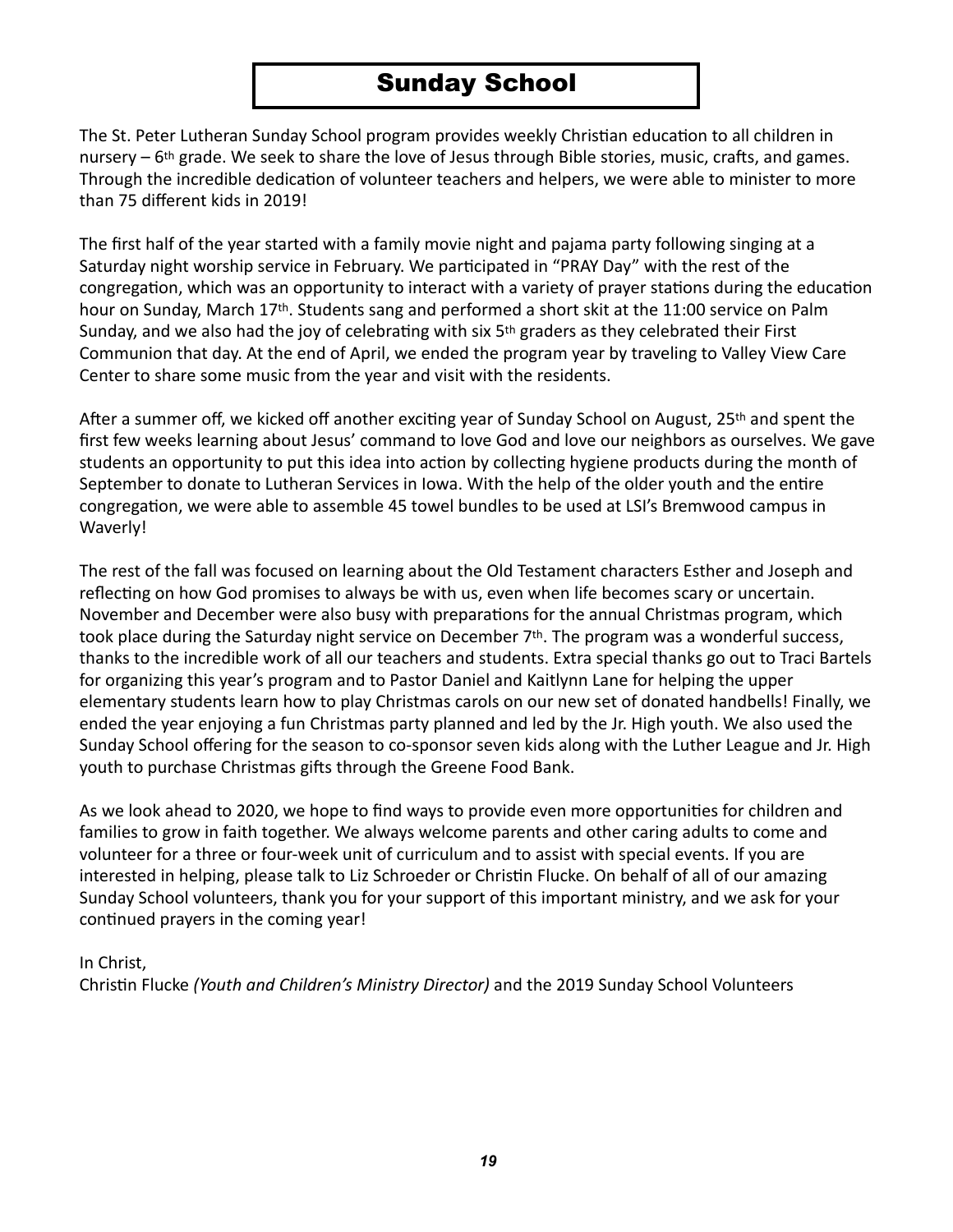#### Sunday School Treasurer's Report and Memorial Report

| Beginning Balance as of December 20, 2018\$3,931.75 |  |
|-----------------------------------------------------|--|
|                                                     |  |
| Sunday School Memorial Fund\$900.15                 |  |
|                                                     |  |
|                                                     |  |
|                                                     |  |
| Memorial - Helen & Andy Nelson\$200.00              |  |
| Memorial - Minnie Bruns\$150.05                     |  |
| Sunday School Offering\$649.75                      |  |
|                                                     |  |
| Christmas Program Offering\$124.08                  |  |
|                                                     |  |
| Curriculum/Supplies\$1,157.79                       |  |
| Teacher Appreciation\$20.21                         |  |
|                                                     |  |
|                                                     |  |
| Breakout Summer Program\$186.58                     |  |
|                                                     |  |

#### **End of Year Balance as of December 20, 2019...........\$3,026.73**

| Sunday School Checking\$1,774.48      |  |
|---------------------------------------|--|
| Sunday School Memorial Fund\$1.252.25 |  |

### Sunday School Enrollment

| Average Weekly Attendance (Jan-May) 28  |  |
|-----------------------------------------|--|
| Average Weekly Attendance (Sept-Dec) 41 |  |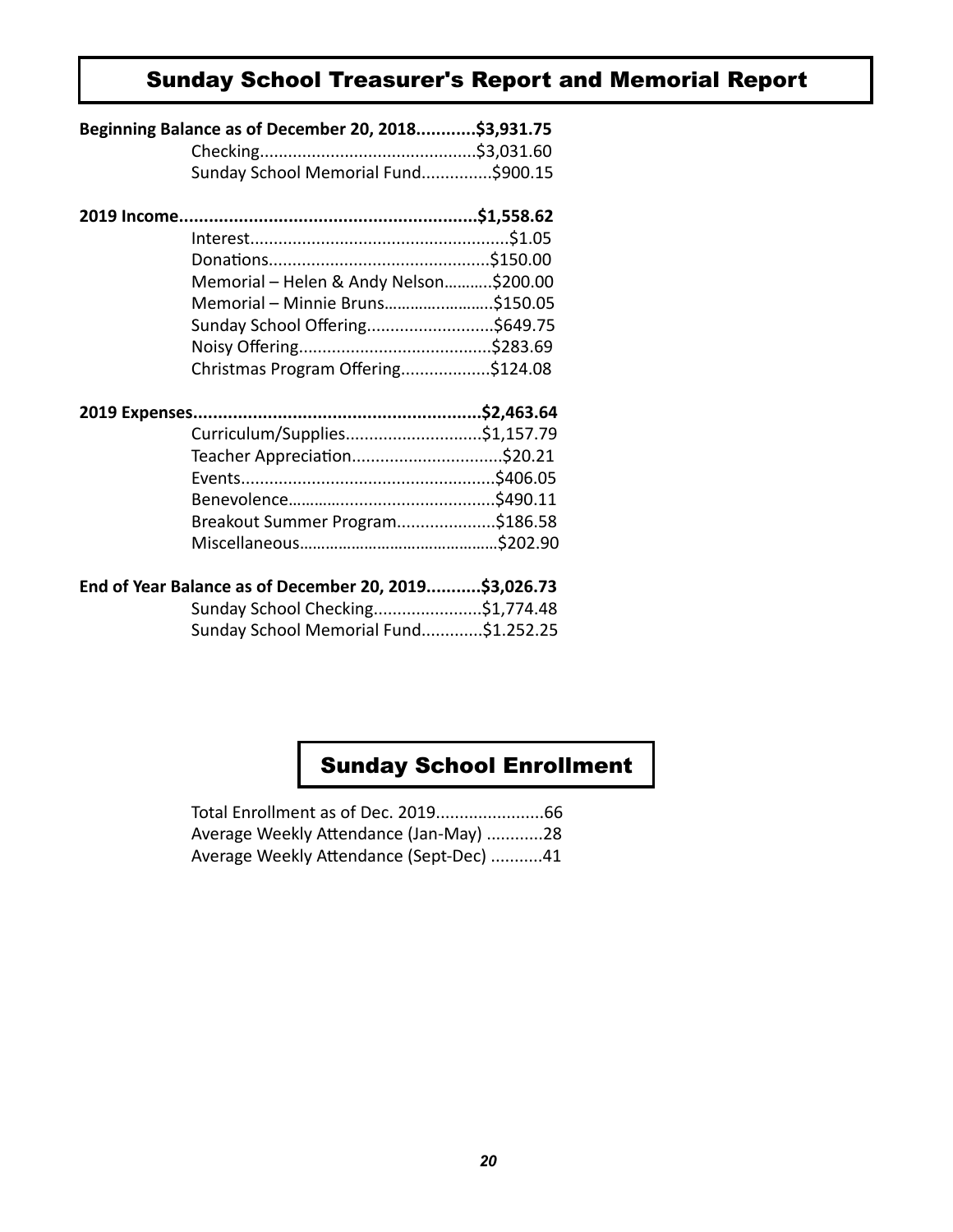# Altar Guild

The following ladies are currently serving on Altar Guild:

Delores Adelmund Rose Adelmund Clarene Backer Mary Brinkman Jennifer Hoodjer Jeanie Krull Erin Mulder Robin Ralls Tanya Yerkes Kelly Zurcher

Holiday church displays: Robin Ralls, Kelly Zurcher

Baptismal Napkins: Marilyn Schroeder

Thank you to Kayla Heitland and Kay Joebgen for serving on Altar Guild the last few years.

Altar Guild is looking for 2 people to fill their positions. If you are interested, please call the church office.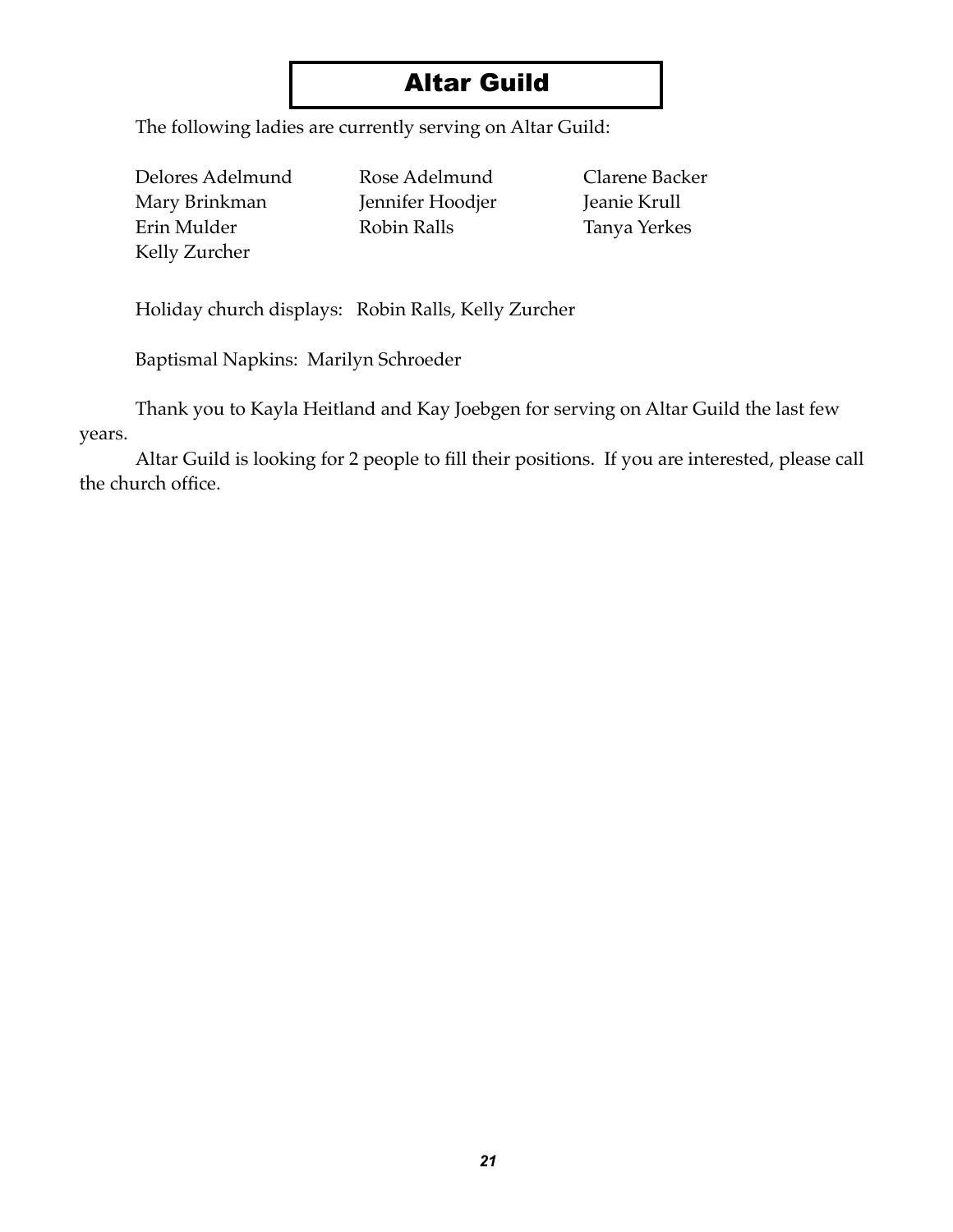# W.E.L.C.A.

#### (Women of the Evangelical Lutheran Church in America)

As Women of St. Peter, we come together for study, support, and fellowship. We count on support from all women of St. Peter. We grow in our faith through monthly Bible study, led by the Pastor. We affirm our gifts through quilt tying, school bags, layettes, Prayer Shawl Ministry, Cuddle Club and other mission work outside and within our community. We support Lutheran World Relief and Lutheran Social Service of Iowa, and area camps monetarily and with our quilt donations. We send care packages to those serving in the military. We remember shut-ins and those in care centers, support our missionaries, and give to children going to camps.

In January the Board purchased 20 tickets to a production of The Church Basement Ladies in Rise Up, O Men. Ladies were able to purchase the tickets for a reduced price. Transportation was provided and the event was attended in March.

In March, we reserved a time space at the 'W' at Wartburg as a Family Fun Day. WELCA provided snacks and drinks. The event was well attended by St. Peter families. We opened this event to the community, and members from other churches also attended. Around 125 attended.

We financed a remodeling in the parsonage bathroom. A new bathtub and surround were installed. This was our last involvement with the parsonage as all parsonage work is now under St. Peter Buildings and Grounds.

In April we served our annual Salad Luncheon/Card Party. 70 people were in attendance.

In June the WELCA Board presented a Relay of Life ceremony.

We prepared and donated 103 sack lunches for farmers working on fall harvest.

Country Time Fall Dinner served around 770 people.

Since it was the 50<sup>th</sup> year of the Christmas Cantata, WELCA served a reception after the Cantata. We served cake, meat and cheese trays, apple cider, and coffee to over 200 people.

Thank you to the congregation for the donations for the Giving Tree and Operation Christmas Child. We sent in 54 boxes for children and purchased gifts for 10 local children with support thru the Giving Tree.

Many of our WELCA women also contribute their time to the Community Senior Center.

Your 2019 WELCA Board

Sue Schroeder, Sue Brinkman, Julie Brinkman, Betty Heitland, Nancy Reser, Bev Christensen, Connie Yerkes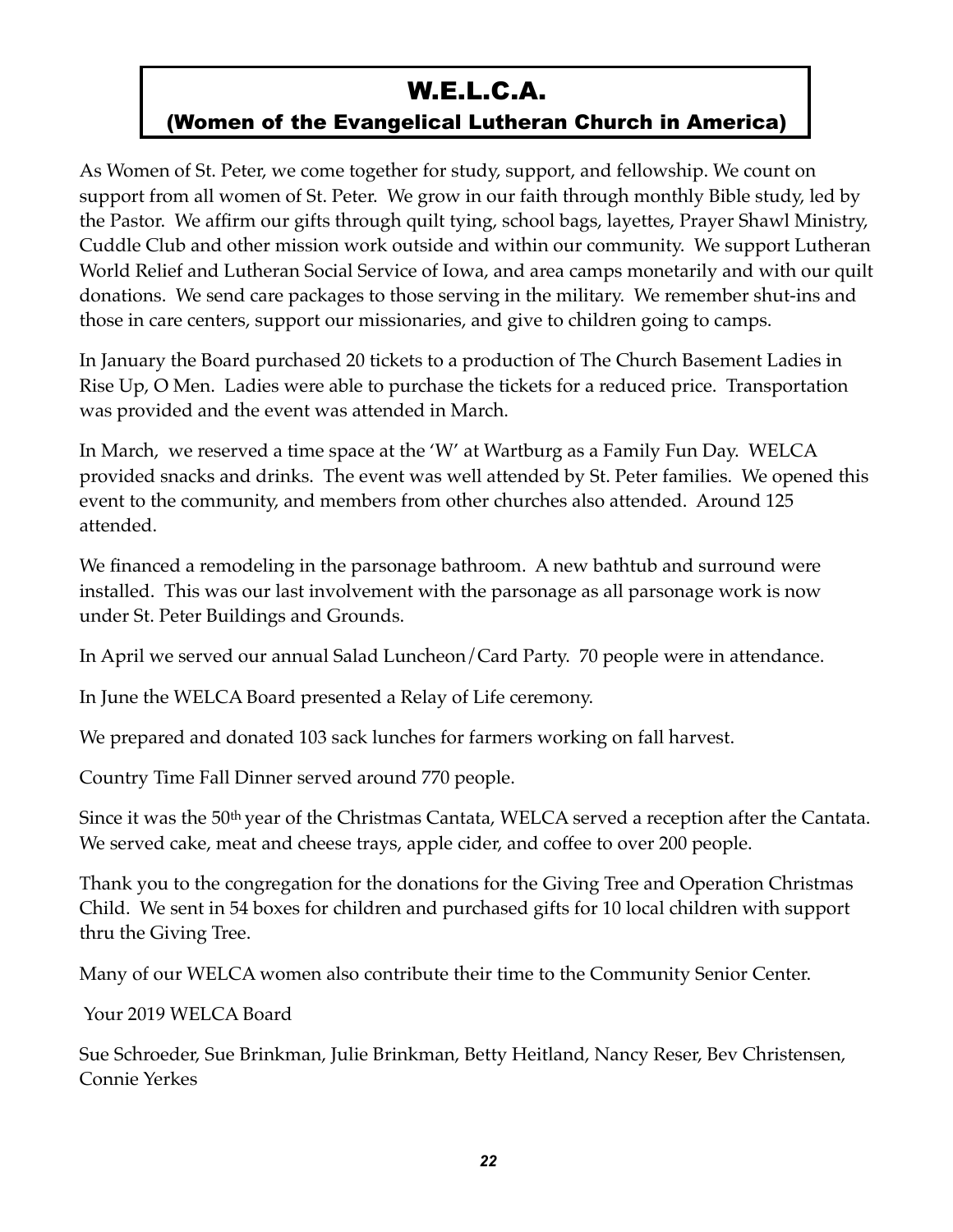# WELCA Treasurer's Report

| <b>Receipts:</b>                                       |              |  |
|--------------------------------------------------------|--------------|--|
| <b>Funeral Lunches</b>                                 | 1225.00      |  |
| <b>Funeral Food</b>                                    | 146.00       |  |
| From Prayer Shawl Fund                                 | 410.96       |  |
| Circle offering                                        | 171.00       |  |
| <b>NIACC Tickets</b>                                   | 500.00       |  |
| From WELCA Savings Acct.                               | 3227.63      |  |
| Baked Potato Bar (Lent)                                | 254.00       |  |
| Salad Luncheon/Raffle                                  | 476.00       |  |
| Country Time/Raffle                                    | 8426.10      |  |
| Thank offering for World Hunger                        | 294.00       |  |
| Children's Christmas Giving Tree donations             | 470.00       |  |
| Donation (Postage for Operation Child Christmas Boxes) | <u>36.00</u> |  |
| <b>Total Receipts</b>                                  | 15636.69     |  |
| <b>Disbursements:</b>                                  |              |  |
| Postage                                                | 177.76       |  |
| Servicemen Boxes postage                               | 146.05       |  |
| <b>Funeral Food</b>                                    | 81.57        |  |
| Operation Christmas Child (gift boxes)                 | 73.50        |  |
| Prayer Shawl Yarn                                      | 410.96       |  |
| Quilting/LWR Expenses                                  | 432.05       |  |
| <b>Funeral Paper Supplies</b>                          | 267.00       |  |
| Shut in Balloons (Valentines & Easter)                 | 95.52        |  |
| Parsonage Bathroom Repairs                             | 3227.63      |  |
| Lenten Supper Expense                                  | 183.91       |  |
| Family Fun Day (W in Waverly)                          | 339.66       |  |
| Ingathering (LWR) Postage                              | 30.00        |  |
| Women ELCA (yearly offering)                           | 300.00       |  |
| To WELCA Savings (Salad Luncheon proceeds)             | 476.00       |  |
| <b>Farmers Lunches</b>                                 | 264.83       |  |
| <b>Memorial Fund</b>                                   | 100.00       |  |
| Bouillons (Flowers)                                    | 50.00        |  |
| Weekend of Hope (Lights)                               | 15.24        |  |
| Perrin Inn (General Meeting Brunch)                    | 140.00       |  |
| <b>Gather Magazine</b>                                 | 39.90        |  |
| Caseys (Circle Meetings)                               | 100.00       |  |
| LSI (Supplies for care packages)                       | 102.72       |  |
| Cantata supplies                                       | 37.43        |  |
| Thank offering for World Hunger                        | 294.00       |  |
| Familys in need (gift cards)                           | 500.00       |  |
| Baby Flucke shower gift                                | 50.88        |  |
| Country Time/Raffle Expenses                           | 2240.10      |  |
| Christmas Giving Tree gifts                            | 458.34       |  |
| End of Year giving donations                           | 2025,00      |  |
| Greene Parish Health Program                           | 500.00       |  |
| Greene Food Bank                                       | 300,00       |  |
| <b>Sunday School</b>                                   | 150.00       |  |
| Jr. High Ministry                                      | 150.00       |  |
| <b>Community Vacation Bible School</b>                 | 200.00       |  |
| Missionaries (Mary Beth & Zach Croonquist)             | 700.00       |  |
| NE Iowa Synod LWR for local disasters                  | 250.00       |  |
| <b>Total Disbursements</b>                             | 14910.05     |  |
|                                                        |              |  |
|                                                        |              |  |

Julie Brinkman, WELCA Treasurer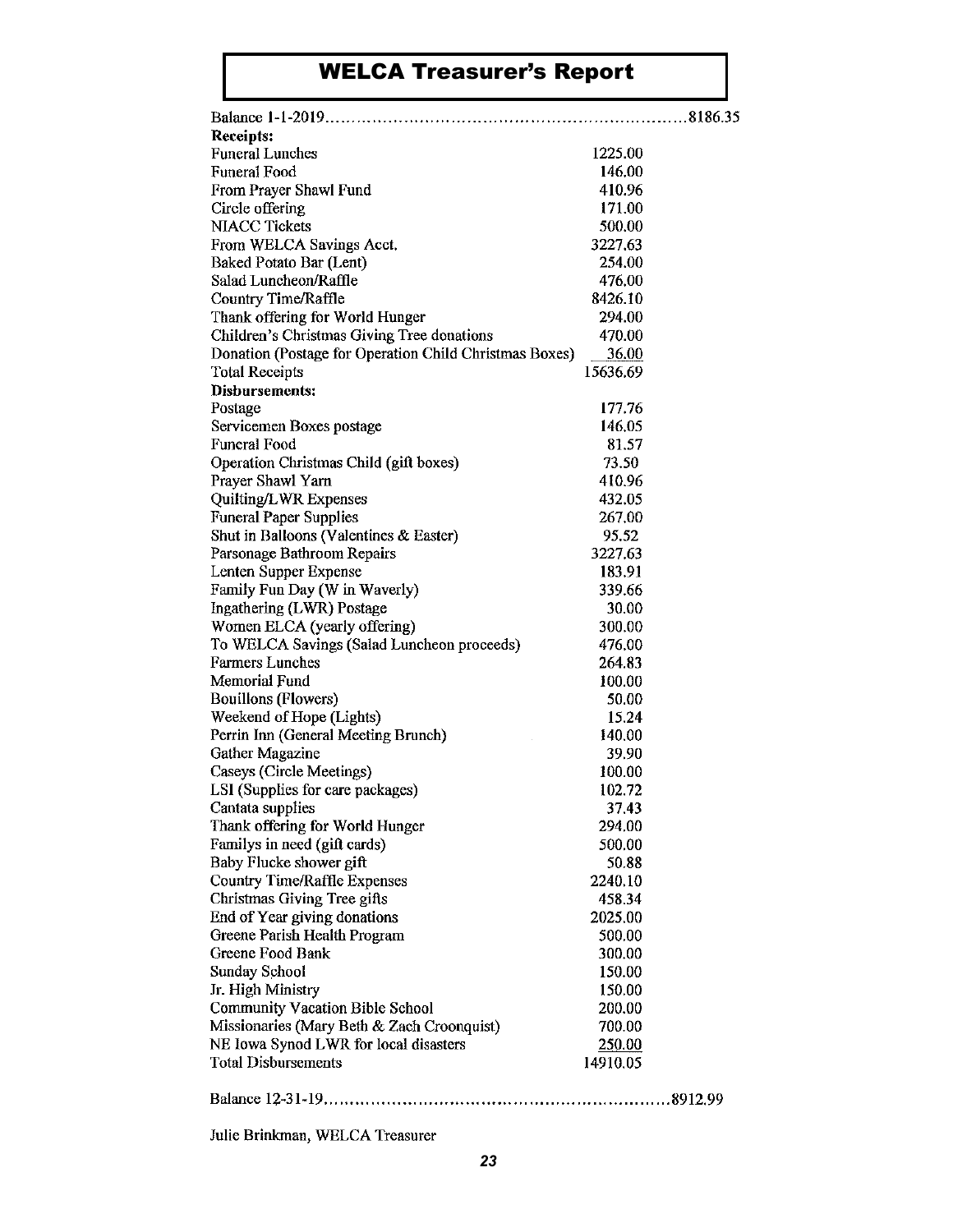#### WELCA EPIC Fund

| <b>Balance 1-1-19</b> | 1021.82 |
|-----------------------|---------|
| <b>Receipts:</b>      |         |
| Interest              | 1.03    |
| Balance 12-31-19      | 1022.85 |
|                       |         |

Julie Brinkman, WELCA Treasurer

#### WELCA RAGBRAI Fund

**Balance 12-31-19** 

1420.28

Julie Brinkman, WELCA Treasurer

#### WELCA Prayer Shawl / Baptismal Blanket Fund

| <b>Balance 1-1-19</b>   |        | 739.82 |  |
|-------------------------|--------|--------|--|
| <b>Receipts:</b>        |        |        |  |
| Memorials               | 180.00 |        |  |
| Donation                | 10.00  |        |  |
| <b>WELCA</b> donation   | 100.00 |        |  |
| <b>Total Receipts</b>   | 290.00 |        |  |
| <b>Disbursements:</b>   |        |        |  |
| Prayer Shawl Yarn       | 410.96 |        |  |
| <b>Balance 12-31-19</b> |        | 618.86 |  |

Julie Brinkman, WELCA Treasurer

#### WELCA Savings Account

| <b>Balance 1-1-19</b>          | 5847.10    |
|--------------------------------|------------|
| <b>Receipts:</b>               |            |
| <b>Salad Luncheon Proceeds</b> | 476.00     |
| <b>Thrivent Choice Dollars</b> | 690.00     |
| Interest                       | 6.17       |
| <b>Total Receipts</b>          | 1172.17    |
| <b>Disbursements:</b>          |            |
| Parsonage Bathroom Repairs     | $-3227.63$ |
| <b>Balance</b>                 | 3791.64    |

Julie Brinkman, WELCA Treasurer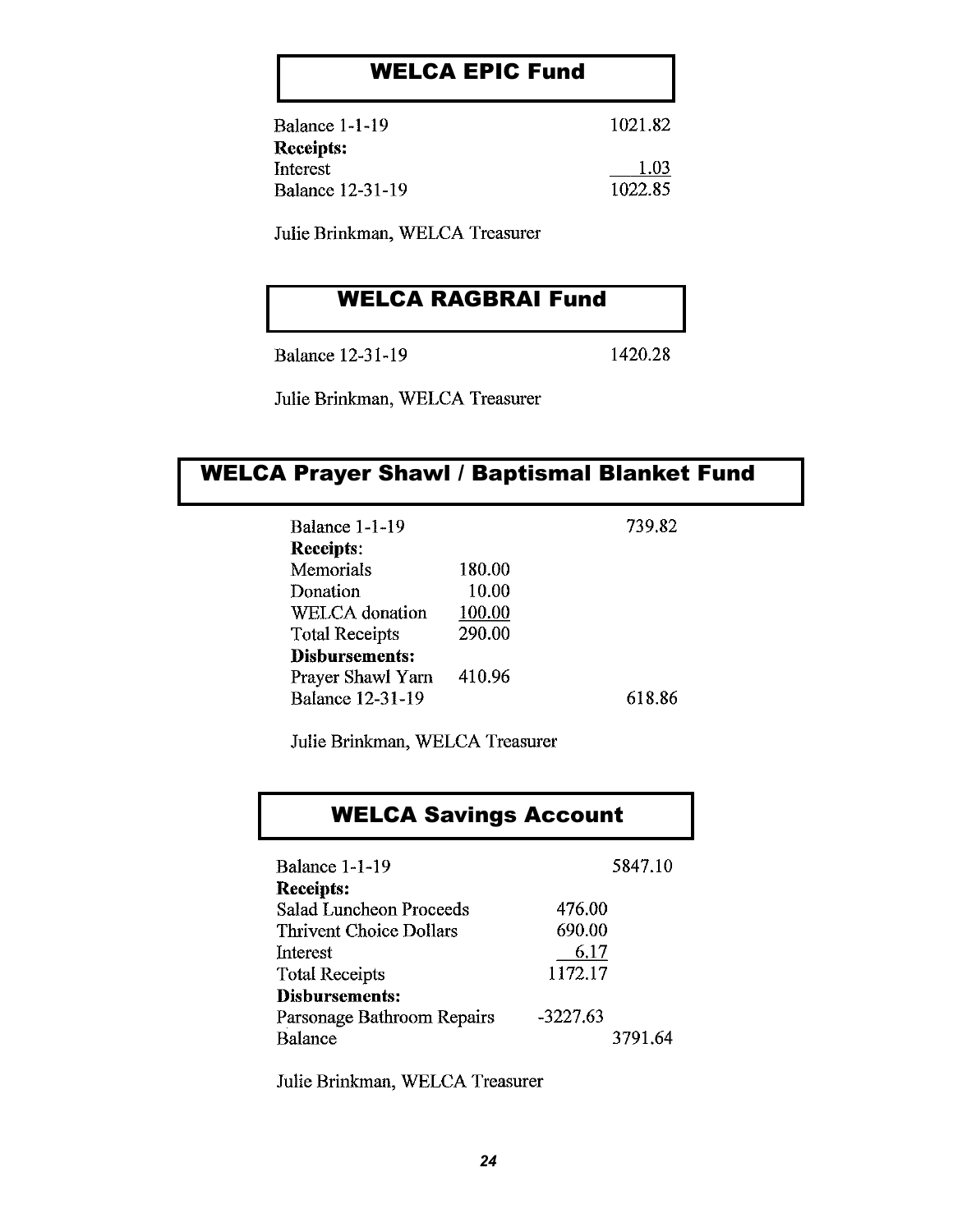#### St. Peter Lutheran Church - Memorial Fund

| 1000    | Helen & Andy Nelson Memorial: 500-Elevator, 200-Sunday School<br>200-Vacation Bible School, 100-WELCA Prayer Shawl Ministry                                                           |  |  |  |  |
|---------|---------------------------------------------------------------------------------------------------------------------------------------------------------------------------------------|--|--|--|--|
| 1638    | Minnie Bruns Memorial: Fellowship Hall Chairs and Sunday School                                                                                                                       |  |  |  |  |
| 1299.40 | Ruth Wunsch Memorial: 20 card tables to WELCA, Card Table cart, 2<br>sets of 13 note hand bells for Sunday School, communion table,<br>communion table cloth, song book and 2 Bibles. |  |  |  |  |
| 5000    | Jerry Wagner Memorial: Designated by family                                                                                                                                           |  |  |  |  |
| 250     | Fred Hawker Memorial: 200-Luther League, 50-Prayer Shawl Ministry                                                                                                                     |  |  |  |  |
| 100     | WELCA Memorial: annual memorial given to undesignated                                                                                                                                 |  |  |  |  |
| 1560    | Kathryn Cassmann Memorial: Sanctuary Banners and Elevator Fund                                                                                                                        |  |  |  |  |
|         | Many smaller memorials were given to WELCA Prayer shawl ministry,<br>WELCA Country Time, Elevator Fund and the undesignated memorial<br>fund.                                         |  |  |  |  |
| 20,000  | Money from undesignated memorial money was used for elevator expense                                                                                                                  |  |  |  |  |

**Memorial Fund Balance: Checking:** 163.30

**Money Market Fund:** Designated: 6487.32 **Undesignated:** 26020.92 **Balance 12-31-19** 32508.24

Julie Brinkman, Memorial Fund Secretary/Treasurer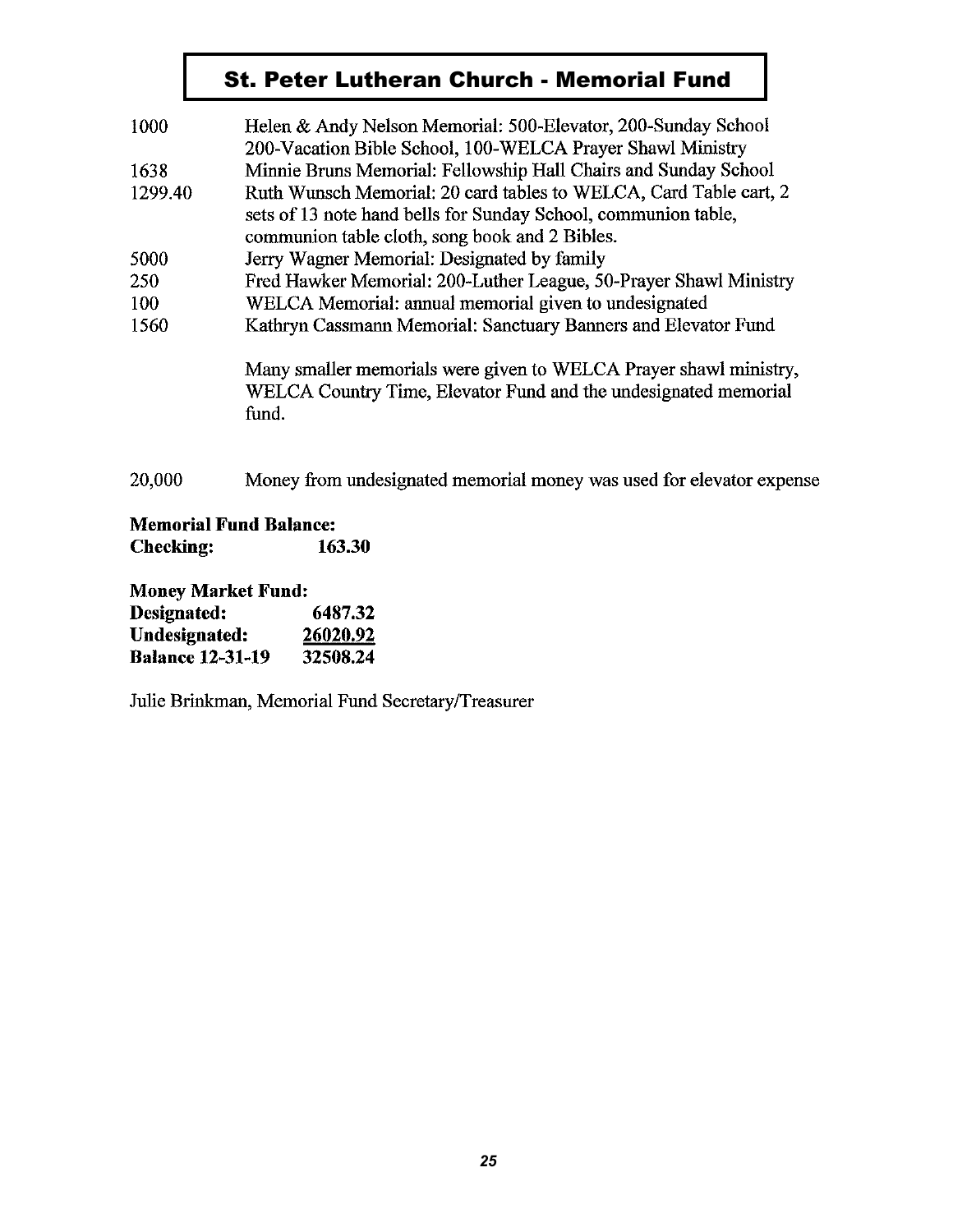#### **Annual Congregational Meeting January 20, 2019 10:30 am St. Peter Lutheran Church, Greene, IA**

The Annual Congregation Meeting of the St Peter Lutheran Church was held Sunday, January 20, 2019 in the church fellowship hall with 47 voting members present.

The meeting was called to order by President Kelly Hoodjer at 10:30 am.

A special thank you to Carol Barth, Ashley Coake, Lauren Hawker and Phil Wahlgren for their time, talent & service they gave to St Peter Lutheran during their council term.

Kelly read the names from the nominating committee to be elected to council for a 3 year term: Clarene Backer, Esther Backer and Chuck Thompson. David Crow was added as a write-in for the student council member.

*Carrie Eiklenborg made a motion to approve these members. John Ebensberger 2nd. M/C*

It was put to a vote to accept the changes to the By-Laws. *Laurie Shultz made a motion to accept these changes. Mary Brinkman 2nd. M/C*

*Gail Schafer made a motion to accept the 2019 budget. Fred Hawker 2nd. M/C*

Kelly spoke about the electronic sign that will be installed and the much needed repairs for the steeple.

Jeff Dralle brought up the continuing issue of declining attendance to church services. We, as a congregation, will work together to sharing the good news.

*Marilyn Steere made a motion to adjourn the meeting. Merlin Schucknecht 2nd. M/C*

Meeting adjourned to a brunch provided by the church council.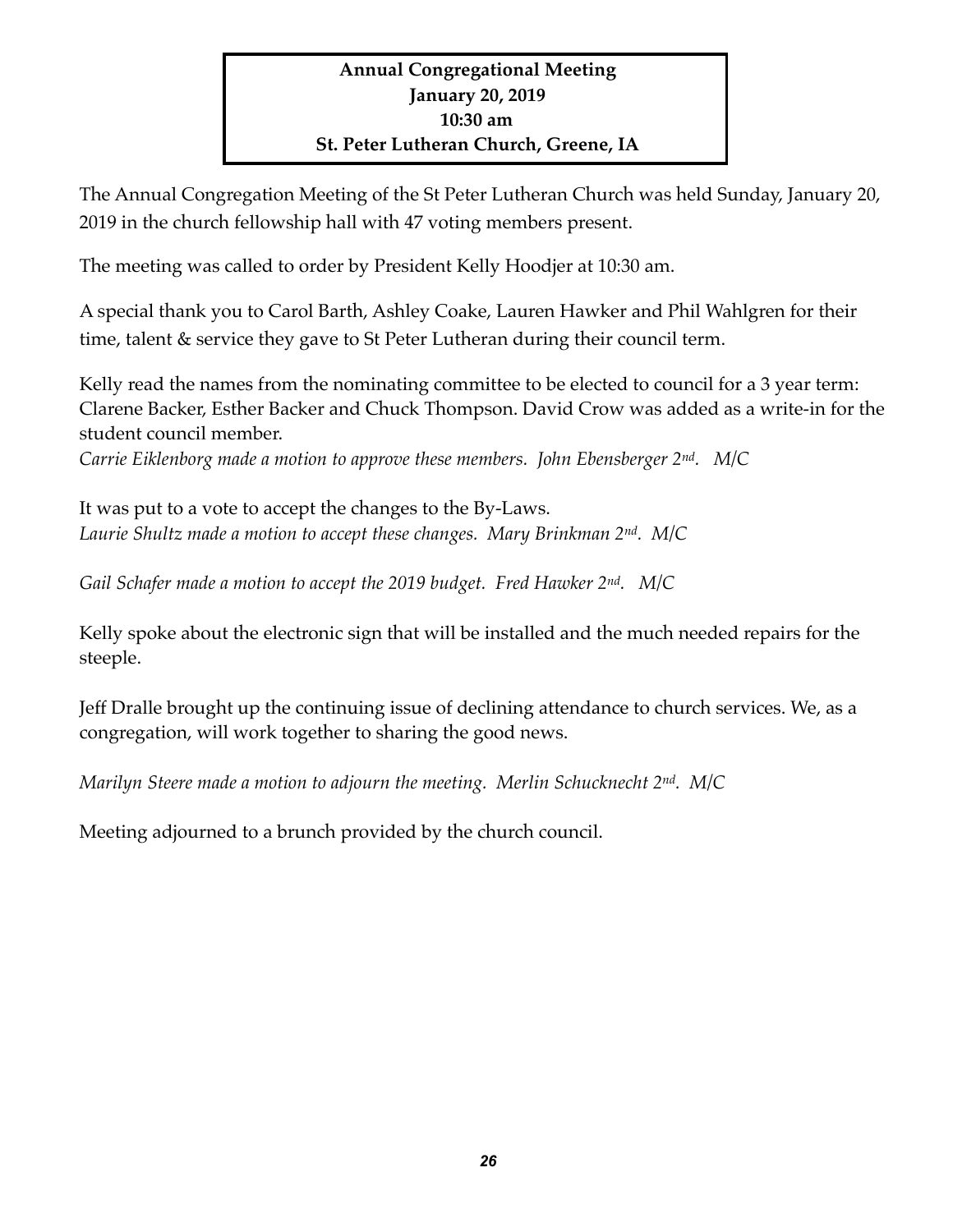|                             |                                      |                                              | <b>St Peter Lutheran Church</b> |                           |                      |                |
|-----------------------------|--------------------------------------|----------------------------------------------|---------------------------------|---------------------------|----------------------|----------------|
|                             |                                      | Monthly Fund and Bank Account Balance Report |                                 |                           |                      |                |
|                             |                                      | <b>ST PETER LUTHERAN CHURCH</b>              |                                 |                           |                      |                |
|                             |                                      | December Financial Report                    |                                 |                           |                      |                |
|                             |                                      |                                              | December 31, 2019               |                           |                      |                |
|                             |                                      |                                              |                                 |                           |                      |                |
|                             |                                      |                                              | 12/1/2019                       |                           |                      | 12/31/2019     |
|                             |                                      |                                              | <b>Beginning</b>                |                           |                      | <b>Ending</b>  |
|                             |                                      |                                              | <b>Balance</b>                  | <b>Receipts</b>           | <b>Disbursements</b> | <b>Balance</b> |
| <b>Current Fund Balance</b> |                                      |                                              | \$12,156.30                     | \$19,705.98               | $-$15,718.68$        | \$16,524.62    |
|                             | Employee Withholding & Payroll Taxes |                                              |                                 | $-$1,504.20$              | \$1,885.22           |                |
|                             |                                      | <b>Current Fund Amount in MMDA</b>           |                                 |                           |                      | \$0.00         |
|                             |                                      |                                              |                                 |                           |                      | \$16,524.62    |
| <b>Other Fund Balances</b>  |                                      |                                              |                                 |                           |                      |                |
|                             | Elevator                             |                                              | $-$1,197.95$                    | \$1,197.95                | \$0.00               | \$0.00         |
|                             |                                      | <b>Benevolence and Mission</b>               | \$0.00                          | \$3,693.20                | $-$3,693.20$         | \$0.00         |
|                             | <b>Building and Repair</b>           |                                              | \$380.44                        | \$155.00                  | \$0.00               | \$535.44       |
|                             | <b>Basement Windows</b>              |                                              | \$3,899.00                      | \$0.00                    | \$0.00               | \$3,899.00     |
|                             | Fellowship                           |                                              | \$1,898.36                      | \$389.50                  | $-567.64$            | \$2,220.22     |
|                             | <b>Thrivent Choice</b>               |                                              | \$170.00                        | \$2.00                    | \$0.00               | \$172.00       |
|                             | Restoration                          |                                              | \$17,099.71                     | \$880.00                  | $-$1,097.95$         | \$16,881.76    |
|                             | <b>Missionary Support</b>            |                                              | \$0.00                          | \$1,305.00                | $-$1,305.00$         | \$0.00         |
|                             | <b>Electronic Sign</b>               |                                              | \$0.00                          | \$0.00                    | \$0.00               | \$0.00         |
|                             | <b>AED</b>                           |                                              | \$450.00                        | \$0.00                    | \$0.00               | \$450.00       |
|                             |                                      |                                              | \$22,699.56                     | \$7,622.65                | $-56, 163.79$        | \$24,158.42    |
| <b>Bank Balance</b>         |                                      |                                              | <b>Transfer from MM</b>         | <b>Transfered to MMDA</b> |                      |                |
|                             | Checking                             |                                              | \$13,800.44                     | \$0.00                    | \$0.00               | \$19,624.94    |
|                             |                                      |                                              |                                 | Trans from Ckg + Int      | Transfer to Ckg      |                |
|                             | <b>Money Market</b>                  |                                              | \$21,055.42                     | \$2.68                    | \$0.00               | \$21,058.10    |
|                             |                                      |                                              |                                 |                           | <b>TOTAL BANK</b>    | \$40,683.04    |
|                             |                                      |                                              |                                 |                           |                      |                |
| Goyer Scholarship           |                                      | \$1,108.03                                   | \$0.09                          | \$0.00                    | \$1,108.12           |                |
| McCosh - Gift of Love       |                                      |                                              | \$1,220.02                      | \$0.29                    | \$0.00               | \$1,220.31     |

Gale Brinkman, Treasurer

### **AUDIT STATEMENT:**

The audit for the 2019 calendar year was completed in accordance with the Audit Guidelines for St. Peter Lutheran Church. The Audit Committee found the disbursement ledger and corresponding receipts very orderly and in compliance with the accounting principals. (Dated January 16, 2020)

Audit Committee: Terri O'Brien, Cheryle Arjes, Jessi Lane Page 1 of 1